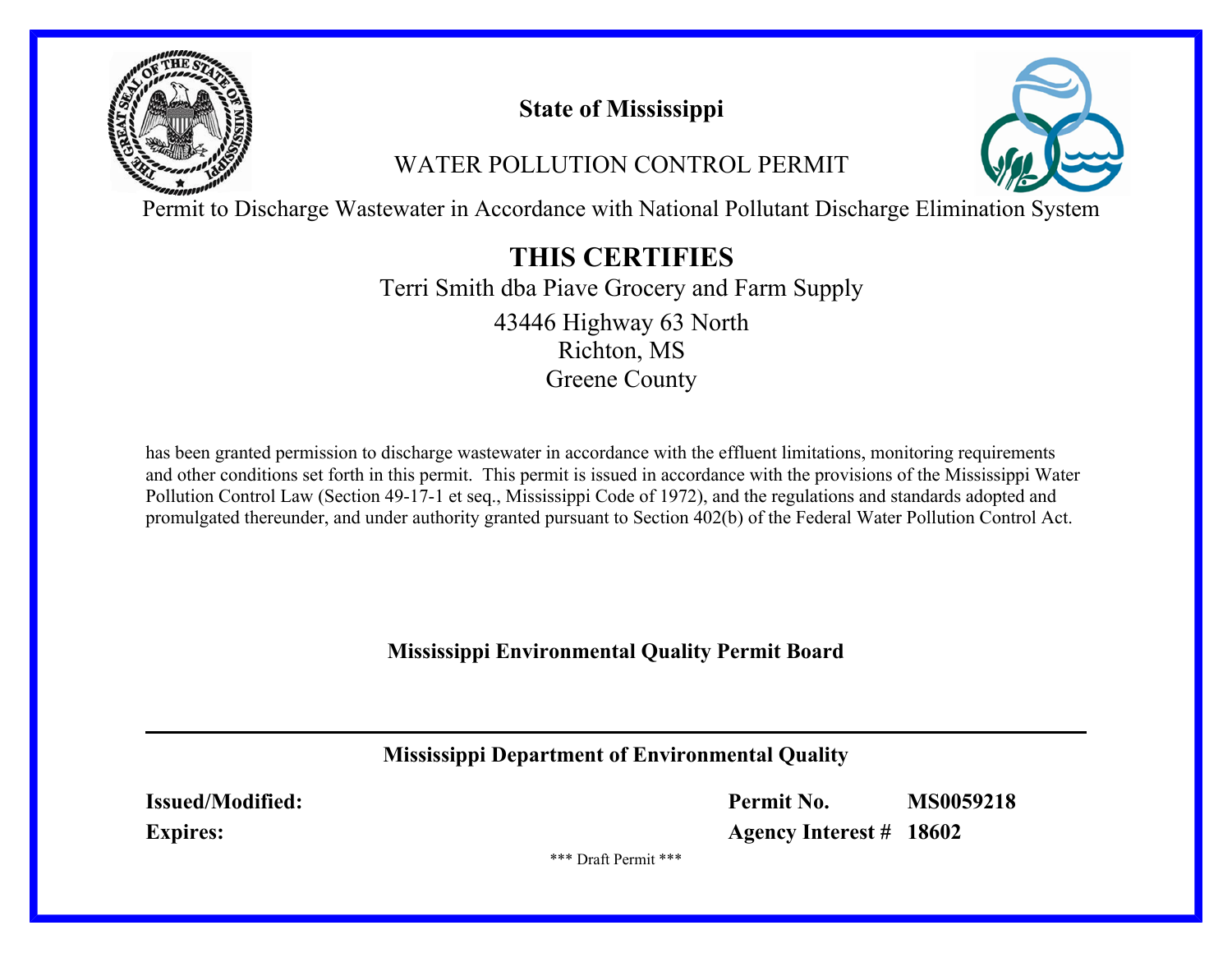## **Table of Contents**

| <b>Other Relevant Documents:</b> |  |
|----------------------------------|--|

Small Domestic NPDES Application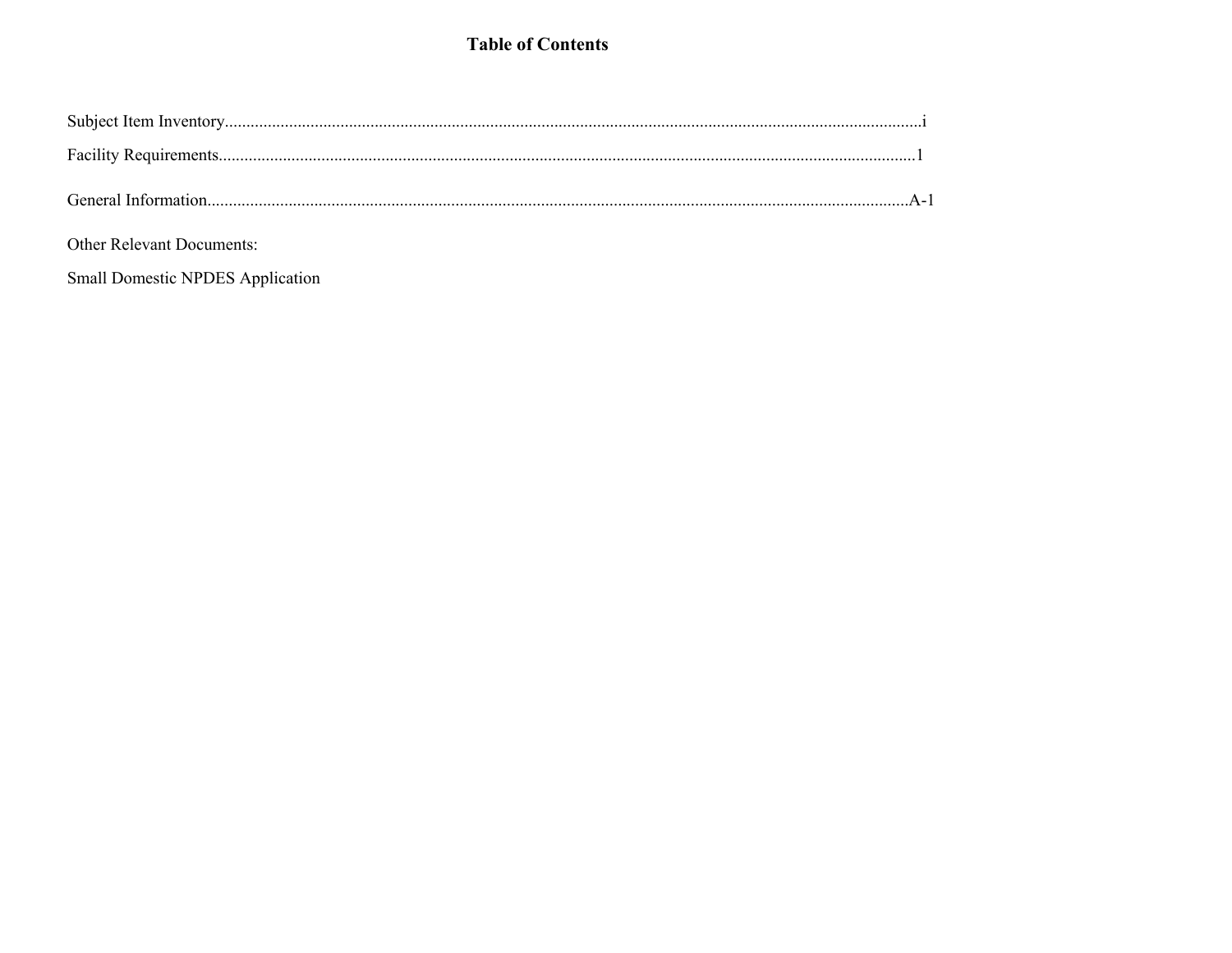Activity ID No.: PER20220001 Permit Number: MS0059218 Subject Item Inventory Terri Smith dba Piave Grocery and Farm Supply

#### **Subject Item Inventory:**

| ID                | <b>Designation</b> | <b>Description</b>                          |
|-------------------|--------------------|---------------------------------------------|
| AI18602           | MS0059218          |                                             |
| RPNT <sub>1</sub> | MS0059218-001      | Outfall 001 (Domestic/ Car Wash Wastewater) |

#### **Receiving Stream Relationships:**

| <b>Subject Item</b>                               | <b>Relationship</b> | <b>Receiving Stream</b> |
|---------------------------------------------------|---------------------|-------------------------|
| RPNT1 Outfall 001 (Domestic/ Car Wash Wastewater) | Discharges Into     | Unnamed Tributary of    |
|                                                   | Then Into           | Turkey Fork Creek       |

| <b>KEY</b>                                   |                                   |
|----------------------------------------------|-----------------------------------|
| $ ACT = Activity$                            | $AI = Agency Interest$            |
| $AREA = Area$                                | $CONT = Control$ Device           |
| CAFO = Concentrated Animal Feeding Operation | $=$ Insignificant Activity<br>IA  |
| $EQPT = Equipment$                           | $MAFO = Animal Feeding Operation$ |
| $IMPD = Impoundment$                         | $PCS = PCS$                       |
| $RPNT = Release Point$                       | $TRMT = Treatment$                |
| $\vert$ WDPT = Withdrawal Point              |                                   |
|                                              |                                   |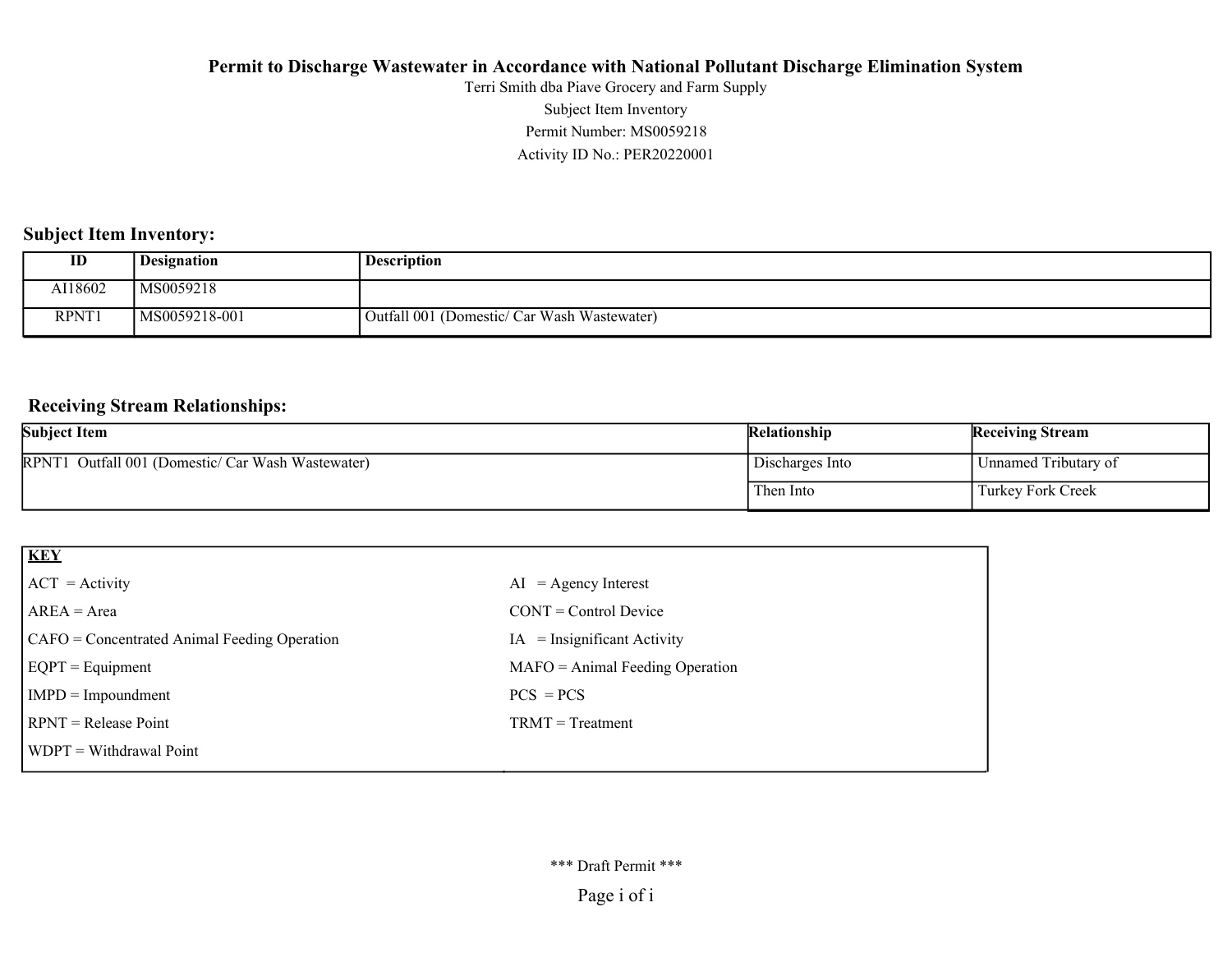#### **EFFLUENT LIMITATIONS AND MONITORING REQUIREMENTS**

# **Subject Item: Outfall 001 (Domestic/ Car Wash Wastewater)**

**RPNT00000000001: MS0059218-001**

|                                                                        | <b>Discharge Limitations</b>             |                                                |                                              |                                      |                                                   |                                      |                                    | <b>Monitoring Requirements</b> |                           |                        |
|------------------------------------------------------------------------|------------------------------------------|------------------------------------------------|----------------------------------------------|--------------------------------------|---------------------------------------------------|--------------------------------------|------------------------------------|--------------------------------|---------------------------|------------------------|
| <b>Parameter</b>                                                       | Quantity/<br>Loading<br><b>Average</b>   | Quantity /<br><b>Loading</b><br><b>Maximum</b> | Quantity /<br><b>Loading</b><br><b>Units</b> | Quality /<br>Conc.<br><b>Minimum</b> | Quality /<br>Conc.<br><b>Average</b>              | Quality /<br>Conc.<br><b>Maximum</b> | Quality /<br>Conc.<br><b>Units</b> | <b>Frequency</b>               | <b>Sample Type</b>        | Which<br><b>Months</b> |
| Chlorine, total residual<br>Effluent                                   | ******                                   | ******                                         | ******                                       | 0.1<br>Minimum                       | ******                                            | 1.0<br>Maximum                       | mg/L                               | Weekly                         | Grab Sampling             | Jan-Dec                |
| E coli<br>Effluent                                                     | ******                                   | ******                                         | ******                                       | ******                               | 126<br>Maximum<br>Monthly<br>Average              | 410<br>Daily Maximum colonies/100 ml | # of                               | Annually                       | Grab Sampling             | Jan-Dec                |
| Flow<br>Effluent                                                       | 0.00186<br>Maximum<br>Monthly<br>Average | Report<br>Daily Maximum per Day                | <b>Million Gallons</b>                       | ******                               | ******                                            | ******                               | ******                             | Weekly                         | Instantaneous<br>Sampling | Jan-Dec                |
| Oil and grease<br>Effluent                                             | ******                                   | ******                                         | ******                                       | ******                               | 10 <sup>10</sup><br>Maximum<br>Monthly<br>Average | 15<br>Daily Maximum                  | mg/L                               | Annually                       | Grab Sampling             | Jan-Dec                |
| Oxygen Demand,<br>biochemical, 5-day<br>(20)<br>degrees C)<br>Effluent | 0.46<br>Maximum<br>Monthly<br>Average    | 0.70<br>Daily Maximum                          | pounds per day                               | ******                               | 30<br>Maximum<br>Monthly<br>Average               | 45<br>Daily Maximum                  | mg/L                               | Annually                       | Grab Sampling             | Jan-Dec                |
| pH<br>Effluent                                                         | ******                                   | ******                                         | ******                                       | 6.0<br>Minimum                       | ******                                            | 9.0<br>Maximum                       | <b>SU</b>                          | Annually                       | Grab Sampling             | Jan-Dec                |
| Solids (Total Suspended)<br>Effluent                                   | 0.46<br>Maximum<br>Monthly<br>Average    | 0.70<br>Daily Maximum                          | pounds per day                               | ******                               | 30<br>Maximum<br>Monthly<br>Average               | 45<br>Daily Maximum                  | mg/L                               | Annually                       | <b>Grab Sampling</b>      | Jan-Dec                |

Such discharges shall be limited and monitored by the permittee as specified below: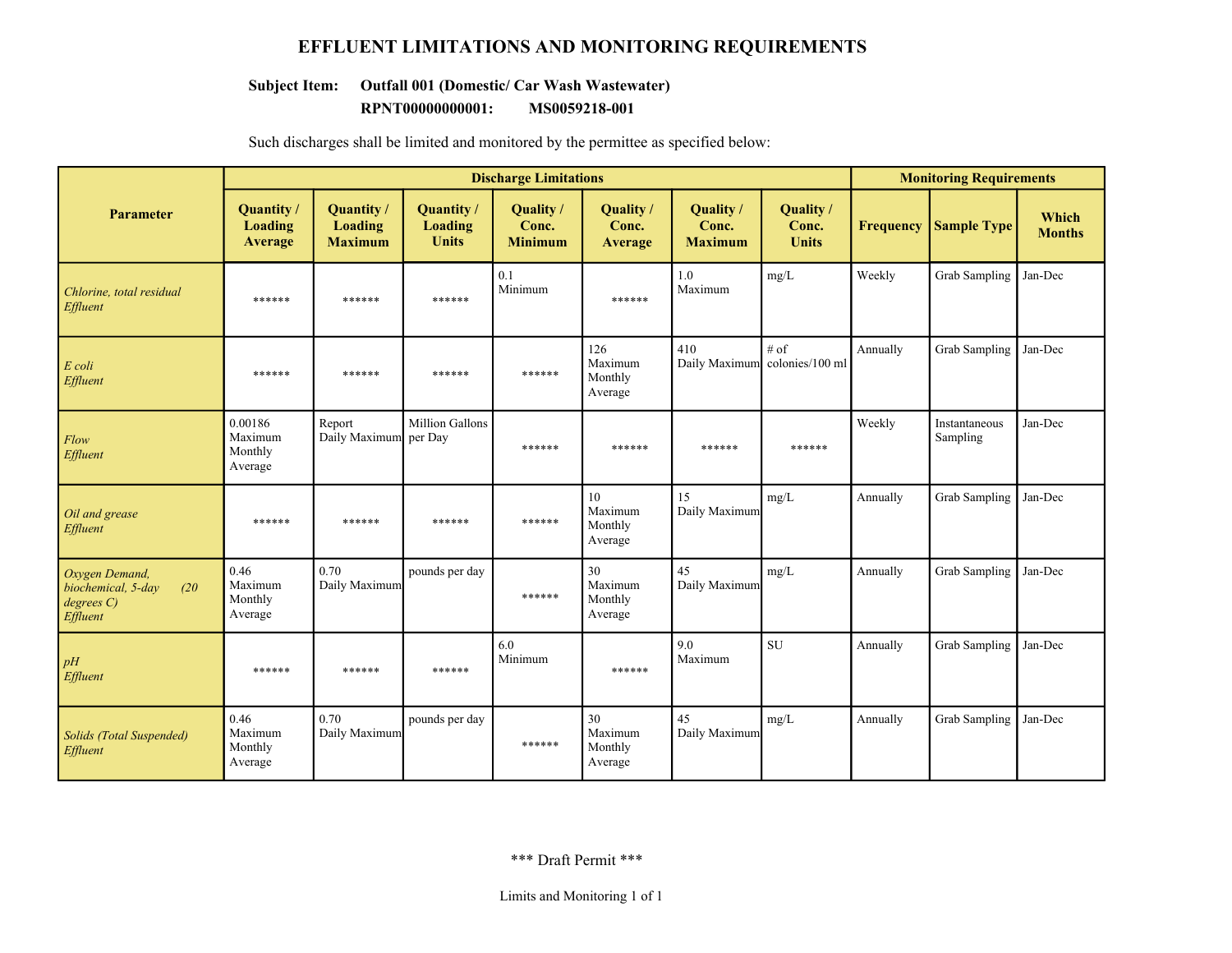Terri Smith dba Piave Grocery and Farm Supply Facility Requirements Permit Number: MS0059218 Activity ID No.:PER20220001

**AI0000018602 (MS0059218) :**

Condition No.

## **Limitation Requirements:**

Parameter Condition L-1 There shall be no discharge of floating solids or visible foam in other than trace amounts. [11 Miss. Admin. Code Pt. 6, R.  $2.2.A(2).$ ] L-2 The effluent shall not cause an accumulation of solids or sewage sludges in the receiving stream. [11 Miss. Admin. Code Pt. 6,R. 2.2.A(2).] L-3 The discharges shall not cause the occurrence of a visible sheen on the surface of the receiving waters. [11 Miss. Admin. Code Pt. 6, R. 2.2.A(2).]

L-4 Samples taken in compliance with the monitoring requirements specified in this permit shall be taken at the nearest accessible point after final treatment but prior to mixing with the receiving stream or as otherwise specified in this permit. [11 Miss. Admin. Code Pt. 6, R. 1.1.4.A(28).]

## **Record-Keeping Requirements:**

| Condition<br>No. | Condition                                                                                                                                                                                                                                                                                                                                                                                               |
|------------------|---------------------------------------------------------------------------------------------------------------------------------------------------------------------------------------------------------------------------------------------------------------------------------------------------------------------------------------------------------------------------------------------------------|
| $R-1$            | Recording of Results                                                                                                                                                                                                                                                                                                                                                                                    |
|                  | For each measurement or sample taken pursuant to the requirements of this permit, the permittee shall maintain records of all information obtained from such<br>monitoring including:                                                                                                                                                                                                                   |
|                  | (1) The exact place, date, and time of sampling;<br>(2) The dates the analyses were performed;<br>$(3)$ The person $(s)$ who performed the analyses;<br>(4) The analytical techniques, procedures or methods used; and<br>$\binom{r}{k}$ . The second $\binom{r}{k-1}$ is equal to choose $\binom{r}{k-1}$ . The $\binom{r}{k-1}$ of $\binom{r}{k-1}$ of $\binom{r}{k-1}$ . The second $\binom{r}{k-1}$ |

 $(5)$  The results of all required analyses. [11 Miss. Admin. Code Pt. 6, R. 1.1.4.A(29)(a).]

Page 1 of 19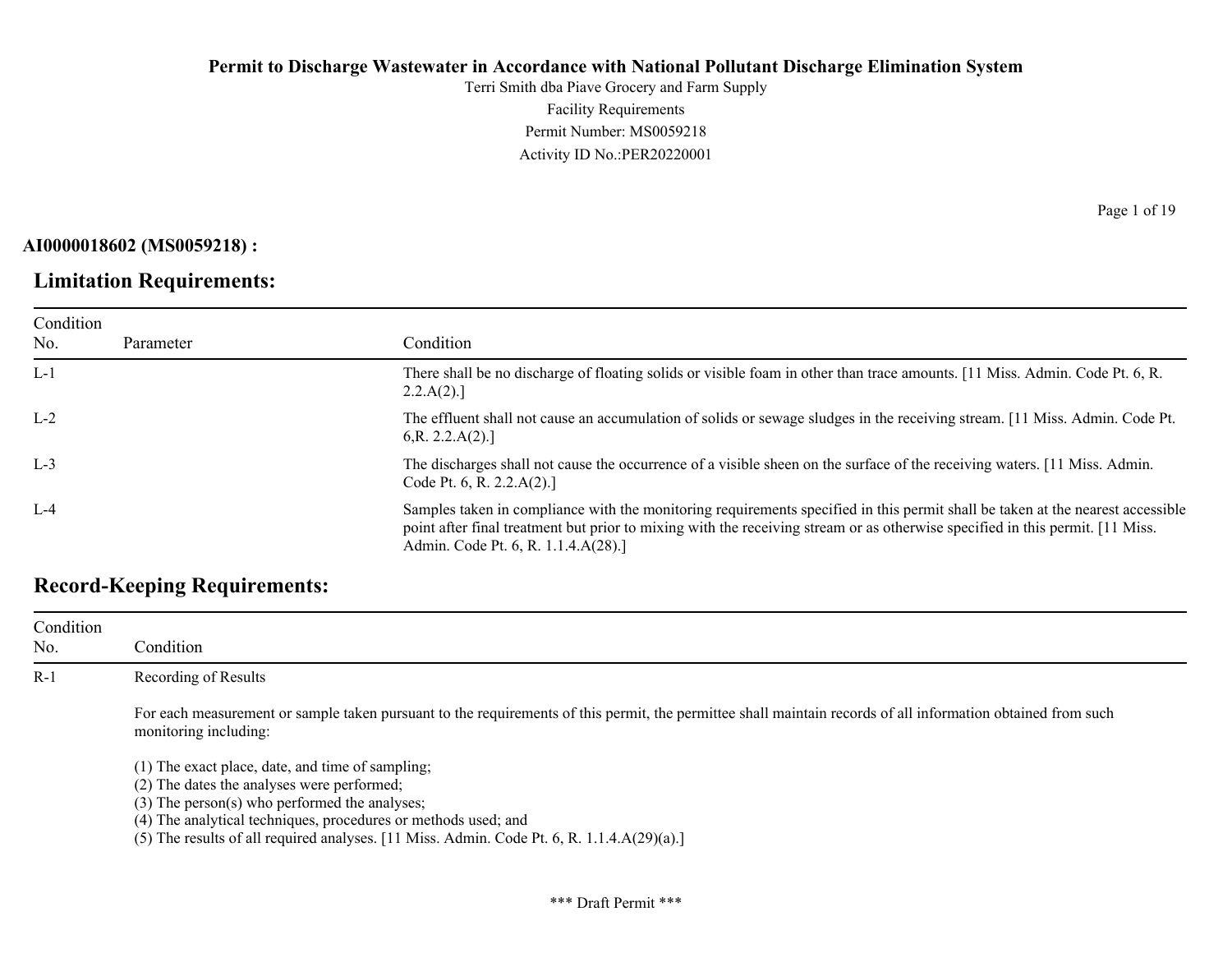Terri Smith dba Piave Grocery and Farm Supply Facility Requirements Permit Number: MS0059218 Activity ID No.:PER20220001

**AI0000018602 (MS0059218) :**

**Submittal/Action Requirements:**

Page 2 of 19

| Condition |                                                                                                                                                                                                                                                                                                                                                                                                                                                                                                                                                                                                                                                                                                                     |
|-----------|---------------------------------------------------------------------------------------------------------------------------------------------------------------------------------------------------------------------------------------------------------------------------------------------------------------------------------------------------------------------------------------------------------------------------------------------------------------------------------------------------------------------------------------------------------------------------------------------------------------------------------------------------------------------------------------------------------------------|
| No.       | Condition                                                                                                                                                                                                                                                                                                                                                                                                                                                                                                                                                                                                                                                                                                           |
| $S-1$     | Reporting                                                                                                                                                                                                                                                                                                                                                                                                                                                                                                                                                                                                                                                                                                           |
|           | Monitoring results obtained during the previous reporting period shall be summarized and reported on a Discharge Monitoring Report (DMR). DMR data must be<br>submitted submitted electronically using the MDEQ NetDMR system NO LATER THAT THE 28TH DAY OF THE MONTH FOLLOWING THE COMPLETED<br>REPORTING PERIOD.                                                                                                                                                                                                                                                                                                                                                                                                  |
|           | DMRs and all other reports required herein, shall be signed in accordance with 11 Miss. Admin. Code Pt. 6, R. 1.1.4. $A(15)(c)(1)$ . of the Mississippi Wastewater<br>Regulations. [11 Miss. Admin. Code Pt. 6, R. 1.1.4.A(15)c(1)., 40 CFR 122.21(1)(4)(i)]                                                                                                                                                                                                                                                                                                                                                                                                                                                        |
| $S-2$     | Noncompliance Notification - Twenty-Four Hour Reporting                                                                                                                                                                                                                                                                                                                                                                                                                                                                                                                                                                                                                                                             |
|           | (1) The permittee shall report any noncompliance which may endanger health or the environment. Any information shall be provided orally within 24 hours from the<br>time the permittee becomes aware of the circumstances. A written submission shall also be provided within 5 days of the time the permittee becomes aware of the<br>circumstances. The written submission shall contain a description of the noncompliance and its cause; the period of noncompliance, including exact dates and times, and<br>if the noncompliance has not been corrected, the anticipated time it is expected to continue; and steps taken or planned to reduce, eliminate, and/or prevent recurrence of<br>the noncompliance. |
|           | (2) The following shall be included as information which must be reported within 24 hours under this paragraph.<br>(i) Any unanticipated bypass which exceeds any effluent limitation in the permit.<br>(ii) Any upset which exceeds any effluent limitation in the permit.<br>(iii) Violation of a maximum daily discharge limitation for any of the pollutants listed by the Permit Board in the permit to be reported within 24 hours.<br>(iv) The Executive Director may waive the written report on a case-by-case basis for reports under paragraph (1) of this section if the oral report has been received<br>within 24 hours.                                                                              |
|           | The Executive Director may waive the written report on a case-by-case basis for reports under paragraph (1) of this section if the oral report has been received within 24<br>hours.                                                                                                                                                                                                                                                                                                                                                                                                                                                                                                                                |
|           | All reports required by this condition which are submitted after December 20, 2025, shall be submitted by the permittee electronically as instructed by MDEQ. [11 Miss.<br>Admin. Code Pt. 6, R. 1.1.4.A(29)(e)., 40 CFR 122.41.(1)(6)]                                                                                                                                                                                                                                                                                                                                                                                                                                                                             |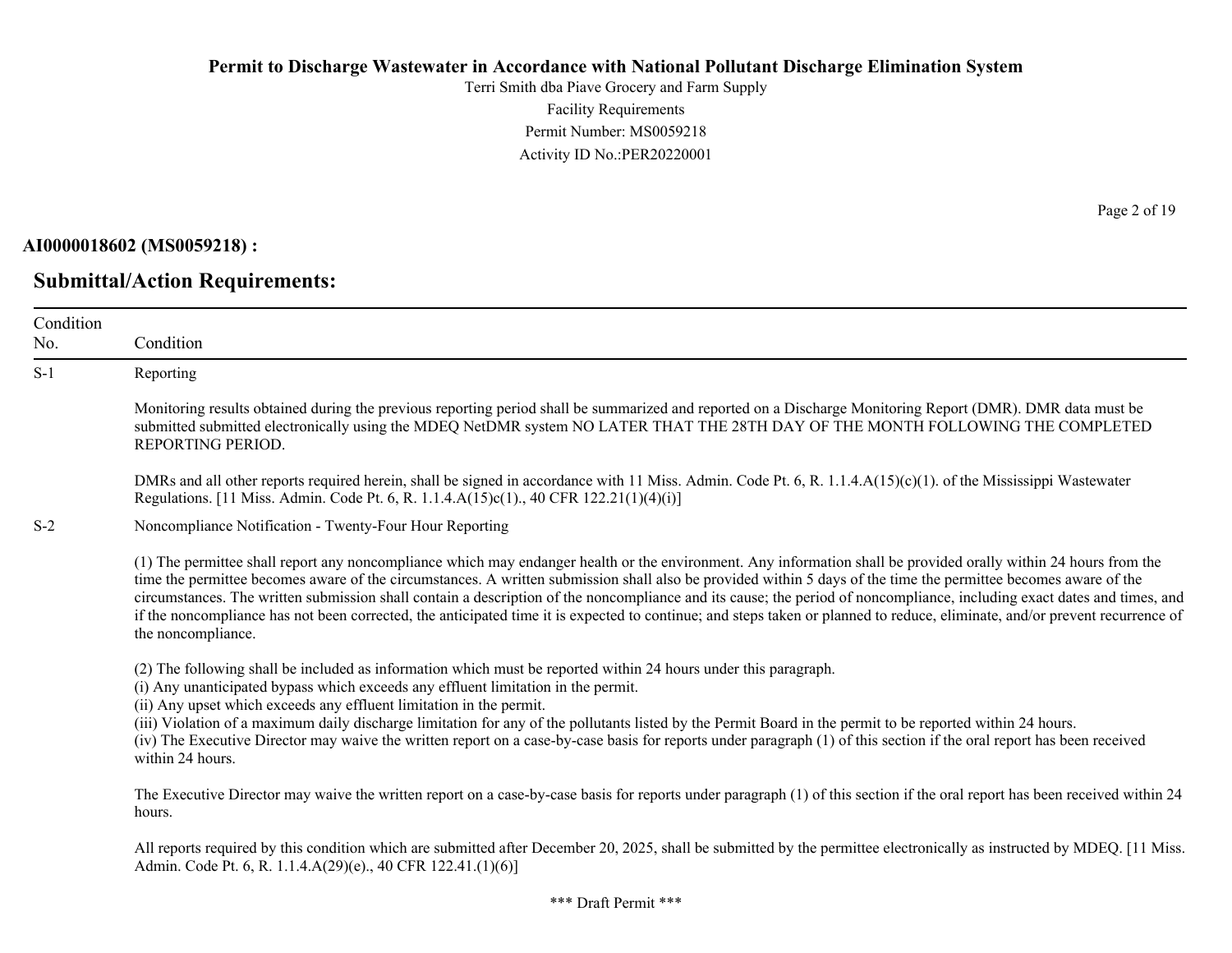Terri Smith dba Piave Grocery and Farm Supply Facility Requirements Permit Number: MS0059218 Activity ID No.:PER20220001

#### **AI0000018602 (MS0059218) :**

## **Submittal/Action Requirements:**

Page 3 of 19

| Condition<br>No. | Condition                                                                                                                                                                                                                                                                                                                                                                                             |
|------------------|-------------------------------------------------------------------------------------------------------------------------------------------------------------------------------------------------------------------------------------------------------------------------------------------------------------------------------------------------------------------------------------------------------|
| $S-3$            | Noncompliance Notification - Other Noncompliance                                                                                                                                                                                                                                                                                                                                                      |
|                  | The permittee shall report all instances of noncompliance not reported under the twenty-four hour reporting requirements, at the time monitoring reports are submitted<br>or within 30 days from the end of the month in which the noncompliance occurs. The reports shall contain the same information as is required under the twenty-four<br>hour reporting requirements contained in this permit. |
|                  | All reports required by this condition which are submitted after December 20, 2025, shall be submitted by the permittee electronically as instructed by MDEQ. [11 Miss.]<br>Admin. Code Pt. 6, R. 1.1.4.A(29)(f)., 40 CFR 122.41.(1)(7)]                                                                                                                                                              |
| $S-4$            | Noncompliance Notification - Other Information                                                                                                                                                                                                                                                                                                                                                        |
|                  | Where the permittee becomes aware that it failed to submit any relevant facts in a permit application, or submitted incorrect information in a permit application or in any<br>report to the Permit Board, it shall promptly submit such facts or information. [11 Miss. Admin. Code Pt. 6, R. 1.1.4.A(29)(g).]                                                                                       |
| $S-5$            | Bypassing -Notice                                                                                                                                                                                                                                                                                                                                                                                     |
|                  | Anticipated bypass-<br>If the permittee knows in advance of the need for a bypass, it shall submit prior notice, if possible at least ten days before the date of the bypass.                                                                                                                                                                                                                         |
|                  | Unanticipated bypass-<br>The permittee shall submit notice of an unanticipated bypass as required by the twenty-four hour reporting requirements set forth in this permit.                                                                                                                                                                                                                            |
|                  | All reports required by this condition which are submitted after December 20, 2025, shall be submitted by the permittee electronically as instructed by MDEQ. [40 CFR<br>$122.41(m)(3)(i, ii)$ ]                                                                                                                                                                                                      |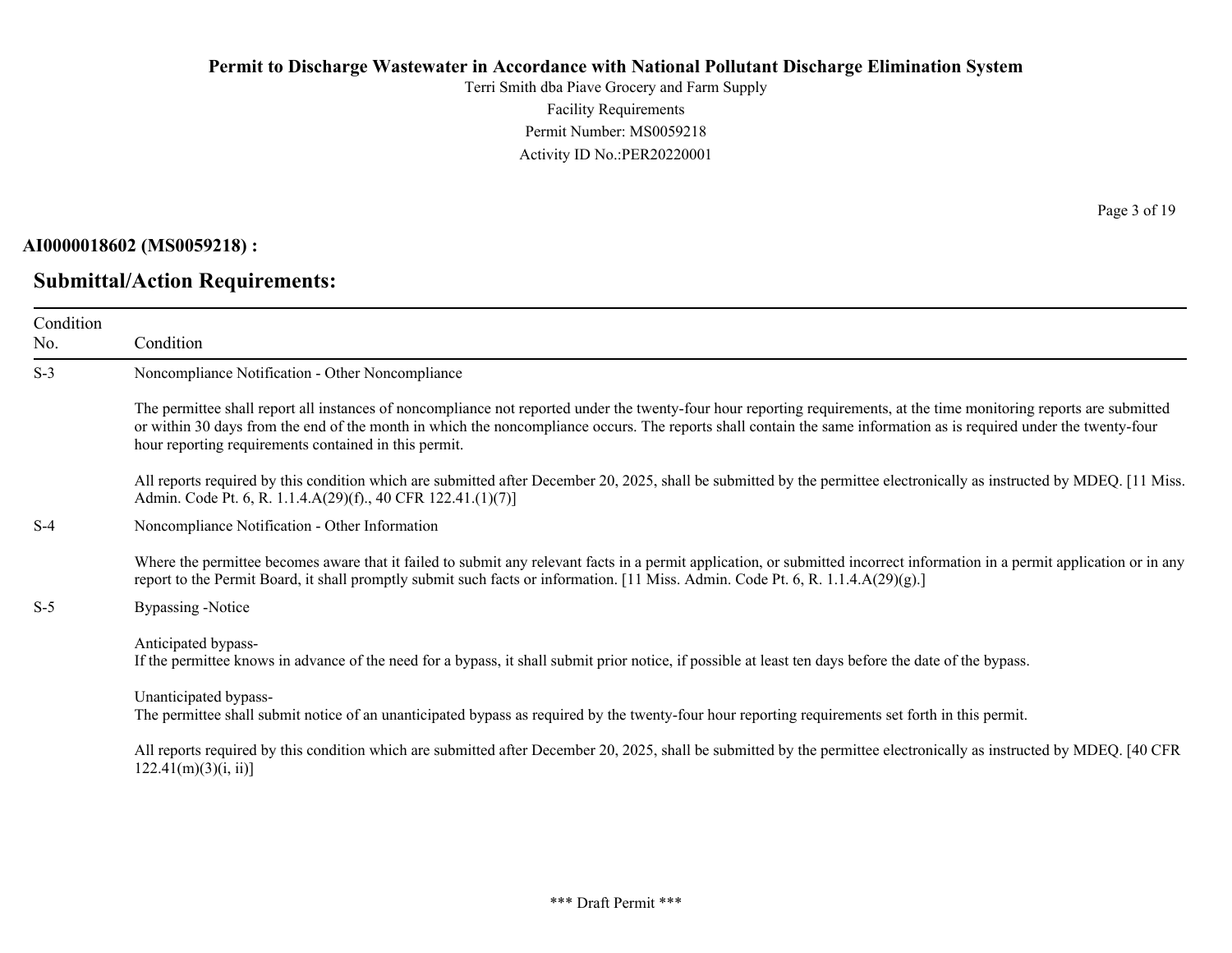Terri Smith dba Piave Grocery and Farm Supply Facility Requirements Permit Number: MS0059218 Activity ID No.:PER20220001

#### **AI0000018602 (MS0059218) :**

## **Submittal/Action Requirements:**

| Condition<br>No. | Condition                                                                                                                                                                                                                                                                                                                                                                                                                         |
|------------------|-----------------------------------------------------------------------------------------------------------------------------------------------------------------------------------------------------------------------------------------------------------------------------------------------------------------------------------------------------------------------------------------------------------------------------------|
| $S-6$            | <b>Expiration of Permit</b>                                                                                                                                                                                                                                                                                                                                                                                                       |
|                  | At least 180 days prior to the expiration date of this permit pursuant to the State law and regulation, the permittee who wishes to continue to operate under this permit<br>shall submit an application to the Permit Board for reissuance. The Permit Board may grant permission to submit an application later than this, but no later than the<br>expiration date of the permit. [11 Miss. Admin. Code Pt. 6, R. 1.1.5.B(1).] |

## **Narrative Requirements:**

# **Definitions:**

| Condition<br>No. | Condition                                                                                                                                                                                                                                                                                                                                                                                                                                                                                                                                           |
|------------------|-----------------------------------------------------------------------------------------------------------------------------------------------------------------------------------------------------------------------------------------------------------------------------------------------------------------------------------------------------------------------------------------------------------------------------------------------------------------------------------------------------------------------------------------------------|
| $T-1$            | Definitions: General                                                                                                                                                                                                                                                                                                                                                                                                                                                                                                                                |
|                  | The permittee shall refer to 11 Miss. Admin. Code Pt. 6, R. 1.1.1.A for definitions of any permit term not specified in this permit. [11 Miss. Admin. Code Pt. 6, R.<br>1.1.1.A.]                                                                                                                                                                                                                                                                                                                                                                   |
| $T-2$            | Definitions: Monthly Average                                                                                                                                                                                                                                                                                                                                                                                                                                                                                                                        |
|                  | "Monthly Average" means the average of "daily discharges" over a calendar month, calculated as the sum of all "daily discharges" measured during a calendar month<br>divided by the number of "daily discharges" measured during the month. The monthly average for E coli bacteria is the geometric mean of "daily discharges" measured<br>during the calendar month. In computing the geometric mean for E coli bacteria, the value one (1) shall be substituted for sample results of zero. [11 Miss. Admin. Code<br>Pt. 6, R. 1.1.1. $A(44)$ .] |

Page 4 of 19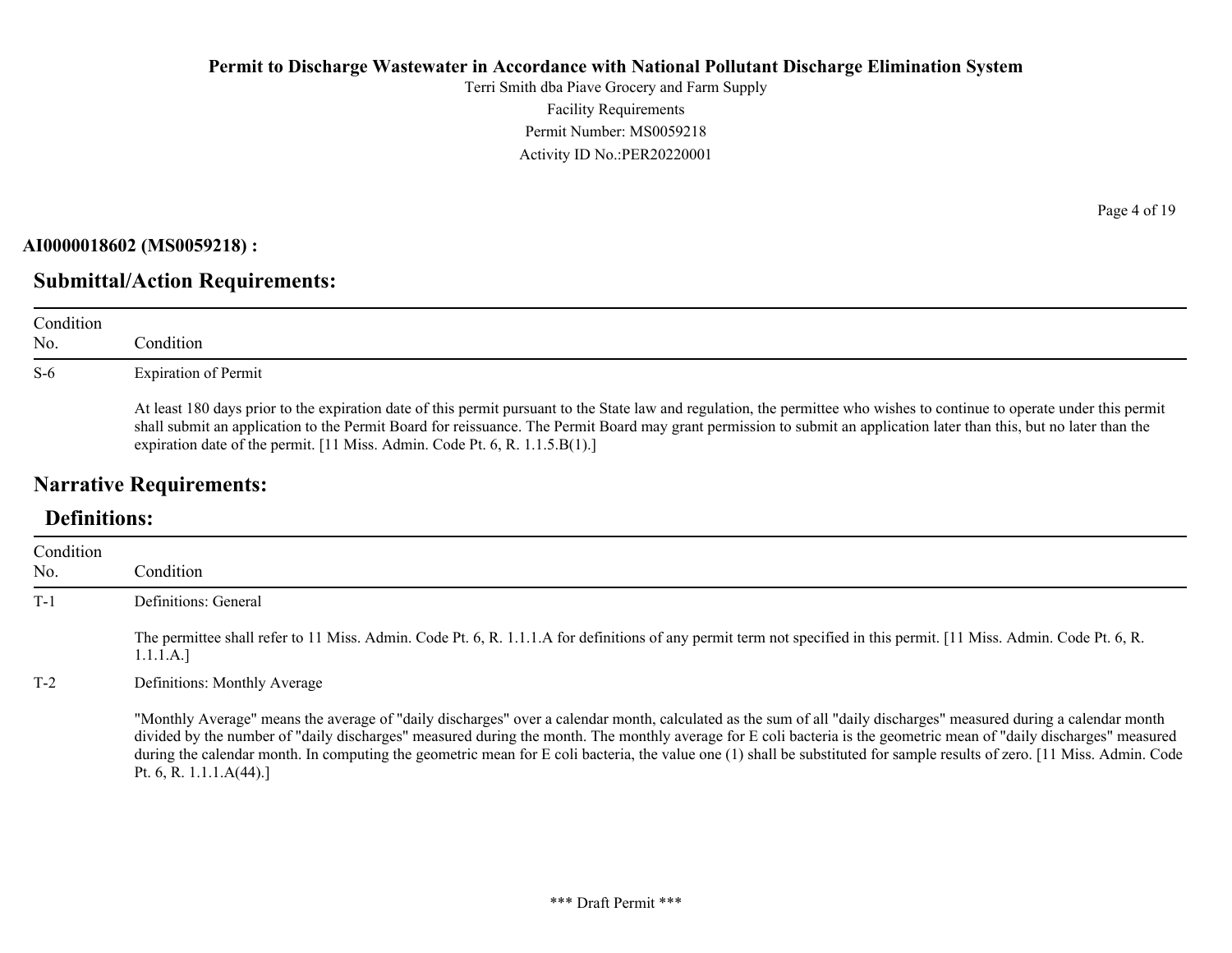Terri Smith dba Piave Grocery and Farm Supply Facility Requirements Permit Number: MS0059218 Activity ID No.:PER20220001

**AI0000018602 (MS0059218) :**

**Narrative Requirements:**

Page 5 of 19

| Condition<br>No. | Condition                                                                                                                                                                                                                                                                                                                                                                                                                                                                                                                                                                                   |
|------------------|---------------------------------------------------------------------------------------------------------------------------------------------------------------------------------------------------------------------------------------------------------------------------------------------------------------------------------------------------------------------------------------------------------------------------------------------------------------------------------------------------------------------------------------------------------------------------------------------|
| $T-3$            | Definitions: Daily Discharge                                                                                                                                                                                                                                                                                                                                                                                                                                                                                                                                                                |
|                  | "Daily discharge" means the "discharge of a pollutant" measured during a calendar day or any 24-hour period that reasonably represents the calendar day for purposes of<br>sampling. For pollutants with limitations expressed in units of mass, the "daily discharge" is calculated as the total mass of the pollutant discharged over the day. For<br>pollutants with limitations expressed in other units of measurements, the "daily average" is calculated as the average measurement of the discharge of the pollutant over<br>the day. [11 Miss. Admin. Code Pt. 6, R. 1.1.1.A(15).] |
| $T-4$            | Definitions: Daily Maximum                                                                                                                                                                                                                                                                                                                                                                                                                                                                                                                                                                  |
|                  | "Daily maximum" means the highest "daily discharge" over a calendar month. [11 Miss. Admin. Code Pt. 6, R. 1.1.1.A(16).]                                                                                                                                                                                                                                                                                                                                                                                                                                                                    |
| $T-5$            | <b>Definitions: Toxic Pollutants</b>                                                                                                                                                                                                                                                                                                                                                                                                                                                                                                                                                        |
|                  | "Toxic pollutants" means any pollutant listed as toxic under Section $307(a)(1)$ or, in the case of "sludge use or disposal practices", any pollutant identified in regulations<br>implementing Section 405(d) of the Clean Water Act. [11 Miss. Admin. Code Pt. 6, R. 1.1.1.A(71).]                                                                                                                                                                                                                                                                                                        |
| $T-6$            | Definitions: Hazardous Substances                                                                                                                                                                                                                                                                                                                                                                                                                                                                                                                                                           |
|                  | "Hazardous substances" are defined in 40 CFR 116.4. [40 CFR 116.4]                                                                                                                                                                                                                                                                                                                                                                                                                                                                                                                          |
| $T-7$            | Definitions: Quarterly Average                                                                                                                                                                                                                                                                                                                                                                                                                                                                                                                                                              |
|                  | "Quarterly Average" means the average of "daily discharges" over a three month period, calculated as the sum of all "daily discharges" measured during the quarter<br>divided by the number of "daily discharges" measured during the quarter. The quarterly average for E coli bacteria is the geometric mean of "daily discharges" measured<br>during the quarter. In computing the geometric mean for E coli bacteria, the value one (1) shall be substituted for sample results of zero. [11 Miss. Admin. Code Pt. 6, R.<br>1.1.1.A(61).                                                |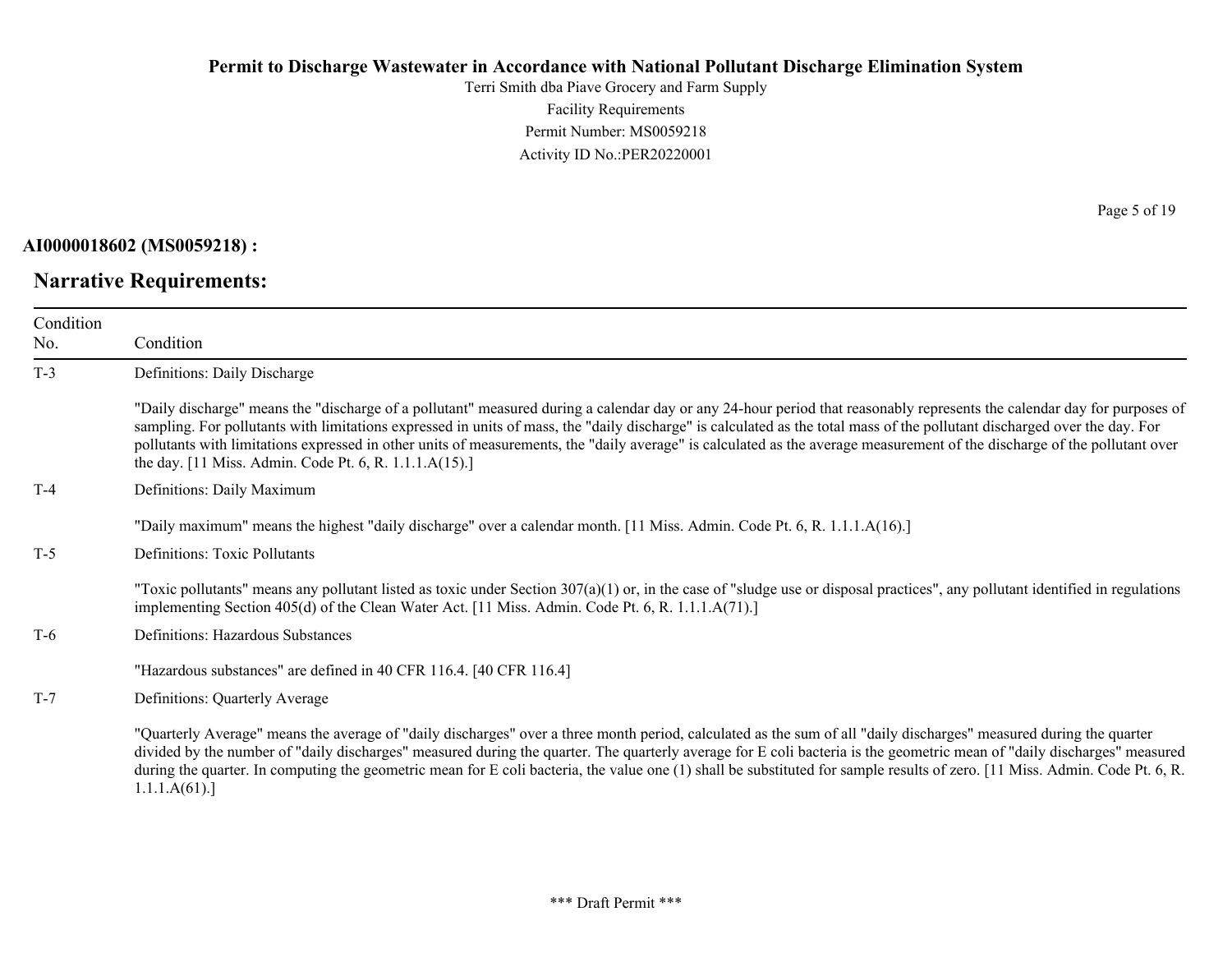Terri Smith dba Piave Grocery and Farm Supply Facility Requirements Permit Number: MS0059218 Activity ID No.:PER20220001

**AI0000018602 (MS0059218) :**

**Narrative Requirements:**

Page 6 of 19

| Condition |                                                                                                                                                                                                                                                                                                                                                                                                                                                                                                                                                                                                                                                              |
|-----------|--------------------------------------------------------------------------------------------------------------------------------------------------------------------------------------------------------------------------------------------------------------------------------------------------------------------------------------------------------------------------------------------------------------------------------------------------------------------------------------------------------------------------------------------------------------------------------------------------------------------------------------------------------------|
| No.       | Condition                                                                                                                                                                                                                                                                                                                                                                                                                                                                                                                                                                                                                                                    |
| $T-8$     | Definitions: Weekly Average                                                                                                                                                                                                                                                                                                                                                                                                                                                                                                                                                                                                                                  |
|           | "Weekly average" means the average of "daily discharges" over a calendar week, calculated as the sum of all "daily discharges" measured during a calendar week<br>divided by the number of "daily discharges" measured during that week. The weekly average for E coli bacteria is the geometric mean of all "daily discharges" measured<br>in a calendar week. In computing the geometric mean for E coli bacteria, one (1) shall be substituted for sample results of zero. For self-monitoring purposes, the value<br>to be reported is the single highest weekly average computed during a calendar month. [11 Miss. Admin. Code Pt. 6, R. 1.1.1.A(86).] |
| $T-9$     | Definitions: Quarterly Maximum                                                                                                                                                                                                                                                                                                                                                                                                                                                                                                                                                                                                                               |
|           | "Quarterly Maximum" means the highest "daily discharge" measured over a three-month period. [11 Miss. Admin. Code Pt. 6, R.1.1.1.A(62).]                                                                                                                                                                                                                                                                                                                                                                                                                                                                                                                     |
| $T-10$    | Definitions: Maximum Monthly Average                                                                                                                                                                                                                                                                                                                                                                                                                                                                                                                                                                                                                         |
|           | Maximum Monthly Average means the highest "monthly average" over a monitoring period. [40 CFR 122]                                                                                                                                                                                                                                                                                                                                                                                                                                                                                                                                                           |
| $T-11$    | Definitions: Yearly Average                                                                                                                                                                                                                                                                                                                                                                                                                                                                                                                                                                                                                                  |
|           | "Yearly Average" means the average of "daily discharges" over a calendar year, calculated as the sum of all "daily discharges" measured during the calendar year divided<br>by the number of "daily discharges" measured during the calendar year. The yearly average for E coli bacteria is the geometric mean of "daily discharges" during the<br>calendar year. In computing the geometric mean for E coli bacteria, the value one (1) shall be substituted for sample results of zero. [11 Miss. Admin. Code Pt. 6,<br>R.1.1.1.A(87).                                                                                                                    |
| $T-12$    | Definitions: Yearly Maximum                                                                                                                                                                                                                                                                                                                                                                                                                                                                                                                                                                                                                                  |
|           | "Yearly Maximum" means the highest "daily discharge" measured over a calendar year. [11 Miss. Admin. Code Pt. 6, R. 1.1.1.A(88).]                                                                                                                                                                                                                                                                                                                                                                                                                                                                                                                            |
| $T-13$    | Definitions:"Submitted" means the document is postmarked on or before the applicable deadline, except as otherwise specified. [11 Miss. Admin. Code Pt. 6, R. 1.1.1.A<br>(67).]                                                                                                                                                                                                                                                                                                                                                                                                                                                                              |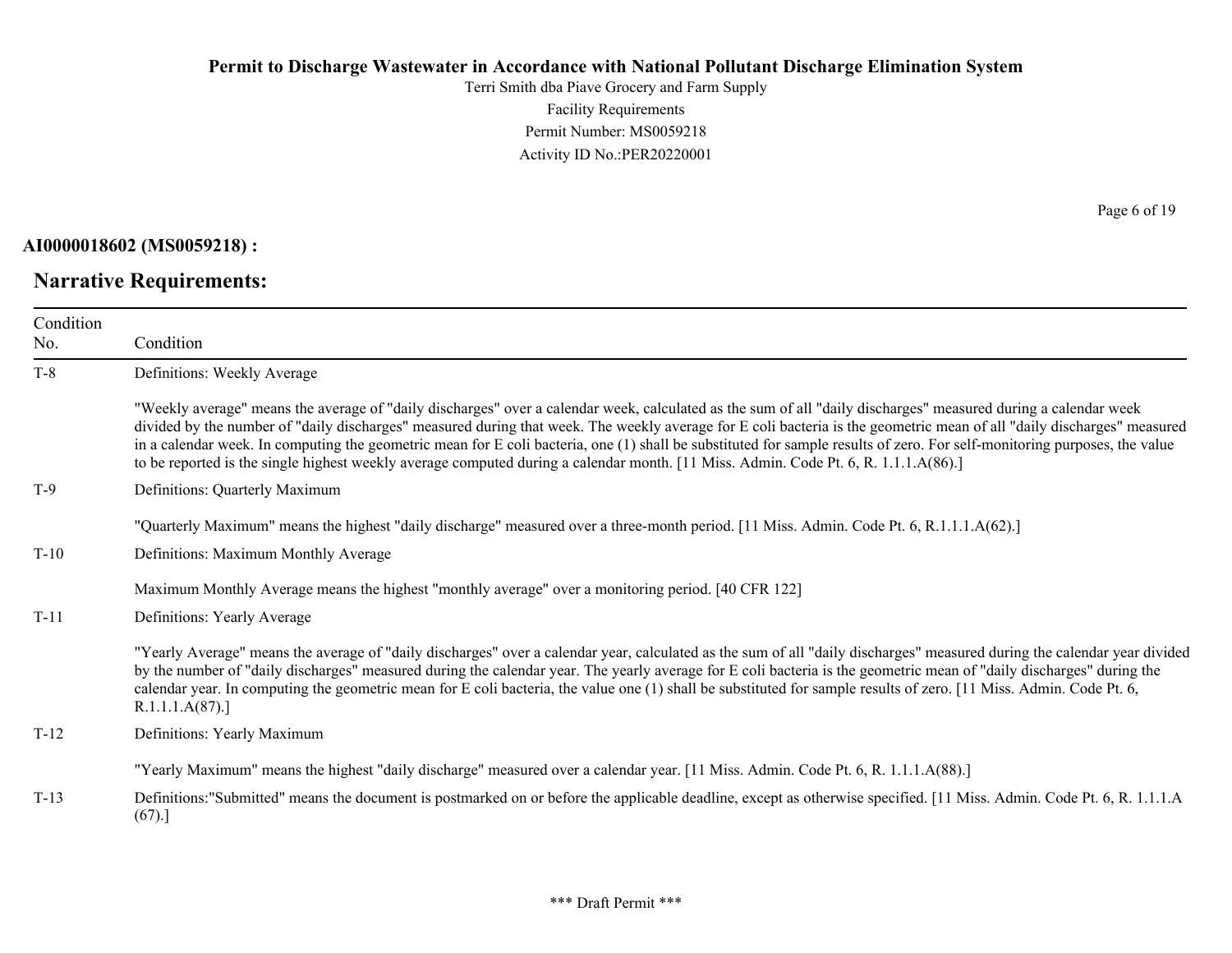Terri Smith dba Piave Grocery and Farm Supply Facility Requirements Permit Number: MS0059218 Activity ID No.:PER20220001

#### **AI0000018602 (MS0059218) :**

## **Narrative Requirements:**

Page 7 of 19

| Condition<br>No. | Condition                                                                                                                                                                                                                                                                                                                                                                                                                                                                                                                                                                                                                                                                                                                                                                                                                                                                                                                                                                                                                                                                                                                                                                                            |
|------------------|------------------------------------------------------------------------------------------------------------------------------------------------------------------------------------------------------------------------------------------------------------------------------------------------------------------------------------------------------------------------------------------------------------------------------------------------------------------------------------------------------------------------------------------------------------------------------------------------------------------------------------------------------------------------------------------------------------------------------------------------------------------------------------------------------------------------------------------------------------------------------------------------------------------------------------------------------------------------------------------------------------------------------------------------------------------------------------------------------------------------------------------------------------------------------------------------------|
| $T-14$           | "The permittee shall achieve compliance with the effluent limitations specified for discharge in accordance with the following schedule: Effluent limits have been<br>developed such that the waste treatment system should protect water quality. However, this permit is subject to modifications if future evidence, monitoring results, or<br>nuisance conditions indicate that a higher degree of treatment is required to maintain water quality. The discharge from this facility shall cease and connection made to a<br>regional sewer system when the sewer system is available in the area. At that time the discharge from the system shall be terminated. In accordance with the Municipal<br>and Domestic Water and Wastewater System Operator's Certification Act of 1986, this treatment facility must be operated by persons who are certified as qualified to<br>operate the facility. The Office of Pollution Control must concur with plans and specifications for the installation or modification of the wastewater treatment facility<br>and sewer collection system, if applicable, prior to the commencement of construction. [11 Miss. Admin. Code Pt. 6, R. 1.1.4.A(9).]" |
| $T-15$           | Within 14 days after either an interim or final date of compliance specified by this permit, the permittee shall provide the Permit Board with written notice of his<br>compliance or noncompliance with the requirements or conditions specified to be completed by that date. [11 Miss. Admin. Code Pt. 6, R. 1.1.4.A(10).]                                                                                                                                                                                                                                                                                                                                                                                                                                                                                                                                                                                                                                                                                                                                                                                                                                                                        |
| $T-16$           | Representative Sampling                                                                                                                                                                                                                                                                                                                                                                                                                                                                                                                                                                                                                                                                                                                                                                                                                                                                                                                                                                                                                                                                                                                                                                              |
|                  | Samples and measurements taken as required herein shall be representative of the volume and nature of the monitored wastewater. [11 Miss. Admin. Code Pt. 6, R.<br>1.1.4.A(28)(e).                                                                                                                                                                                                                                                                                                                                                                                                                                                                                                                                                                                                                                                                                                                                                                                                                                                                                                                                                                                                                   |
| $T-17$           | Reporting                                                                                                                                                                                                                                                                                                                                                                                                                                                                                                                                                                                                                                                                                                                                                                                                                                                                                                                                                                                                                                                                                                                                                                                            |
|                  | If the results for a given sample analysis are such that any parameter (other than E coli) is not detected at or above the minimum level for the test method used, a value<br>of zero will be used for that sample in calculating an arithmetic mean value for the parameter. If the resulting calculated arithmetic mean value for that reporting period<br>is zero, the permittee shall report "NODI = B" on the DMR. For E coli, a value of 1.0 shall be used in calculating the geometric mean. If the resulting E coli mean value<br>is 1.0, the permittee shall report "NODI = $B$ " on the DMR. For each quantitative sample value that is not detectable, the test method used and the minimum level for that                                                                                                                                                                                                                                                                                                                                                                                                                                                                                |

method for that parameter shall be attached to and submitted with the DMR. The permittee shall then be considered in compliance with the appropriate effluent limitation and/or reporting requirement. [11 Miss. Admin. Code Pt. 6, Ch. 1, Subch. 2.]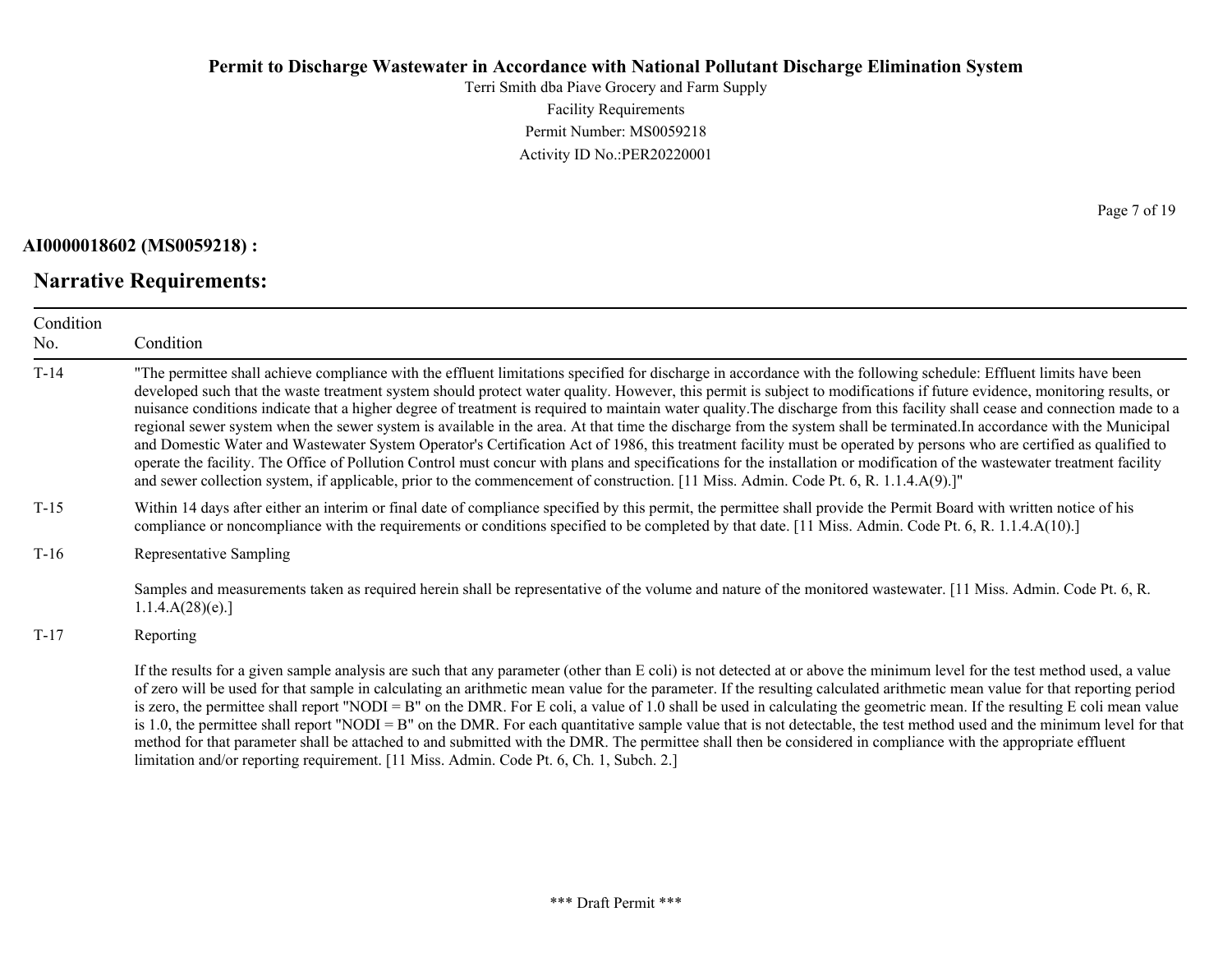Terri Smith dba Piave Grocery and Farm Supply Facility Requirements Permit Number: MS0059218 Activity ID No.:PER20220001

**AI0000018602 (MS0059218) :**

**Narrative Requirements:**

Page 8 of 19

| Condition |                                                                                                                                                                                                                                                                                                                                                                                                                                                                                                                                                                                          |
|-----------|------------------------------------------------------------------------------------------------------------------------------------------------------------------------------------------------------------------------------------------------------------------------------------------------------------------------------------------------------------------------------------------------------------------------------------------------------------------------------------------------------------------------------------------------------------------------------------------|
| No.       | Condition                                                                                                                                                                                                                                                                                                                                                                                                                                                                                                                                                                                |
| $T-18$    | Reporting                                                                                                                                                                                                                                                                                                                                                                                                                                                                                                                                                                                |
|           | If the permittee monitors any pollutant as prescribed in the permit more frequently than required by the permit using test procedures approved under 40 CFR Part 136 or,<br>in the case of sludge use or disposal, approved under 40 CFR Part 136 unless otherwise specified in 40 CFR Part 503, or as specified in the permit, the results of this<br>monitoring shall be included in the calculation and reporting of the data submitted in the DMR or sludge reporting form specified by the Permit Board. [11 Miss. Admin.<br>Code Pt. 6, R. 1.1.4. $A(15)(c)(2)$ .]                 |
| $T-19$    | Reporting                                                                                                                                                                                                                                                                                                                                                                                                                                                                                                                                                                                |
|           | Calculations for all limitations which require averaging of measurements shall utilize an arithmetic mean unless otherwise specified by the Permit Board in the permit.<br>[11 Miss. Admin. Code Pt. 6, R. 1.1.4.A(15)(c)(3).]                                                                                                                                                                                                                                                                                                                                                           |
| $T-20$    | <b>Test Procedures</b>                                                                                                                                                                                                                                                                                                                                                                                                                                                                                                                                                                   |
|           | Test procedures for the analysis of pollutants shall include those set forth in 40 CFR 136 or alternative procedures approved and/or promulgated by EPA. [11 Miss.]<br>Admin. Code Pt. 6, R. 1.1.4.A(30).]                                                                                                                                                                                                                                                                                                                                                                               |
| $T-21$    | <b>Records Retention</b>                                                                                                                                                                                                                                                                                                                                                                                                                                                                                                                                                                 |
|           | All records and results of monitoring activities required by this permit, including calibration and maintenance records, shall be retained by the permittee for a minimum<br>of three (3) years, unless otherwise required or extended by the Permit Board, copies of which shall be furnished to the Department upon request. [11 Miss. Admin.]<br>Code Pt. 6, R. 1.1.4. $A(29)(a)$ .]                                                                                                                                                                                                  |
| $T-22$    | <b>Falsifying Reports</b>                                                                                                                                                                                                                                                                                                                                                                                                                                                                                                                                                                |
|           | Any permittee who falsifies, tampers with, or knowingly renders inaccurate any monitoring device or method required by the Permit Board to be maintained as a<br>condition in a permit, or who alters or falsifies the results obtained by such devices or methods and/or any written report required by or in response to a permit condition,<br>shall be deemed to have violated a permit condition and shall be subject to the penalties provided for a violation of a permit condition pursuant to Section 49-17-43 of<br>the Code. [11 Miss. Admin. Code Pt. 6, R. 1.1.4.A(29)(d).] |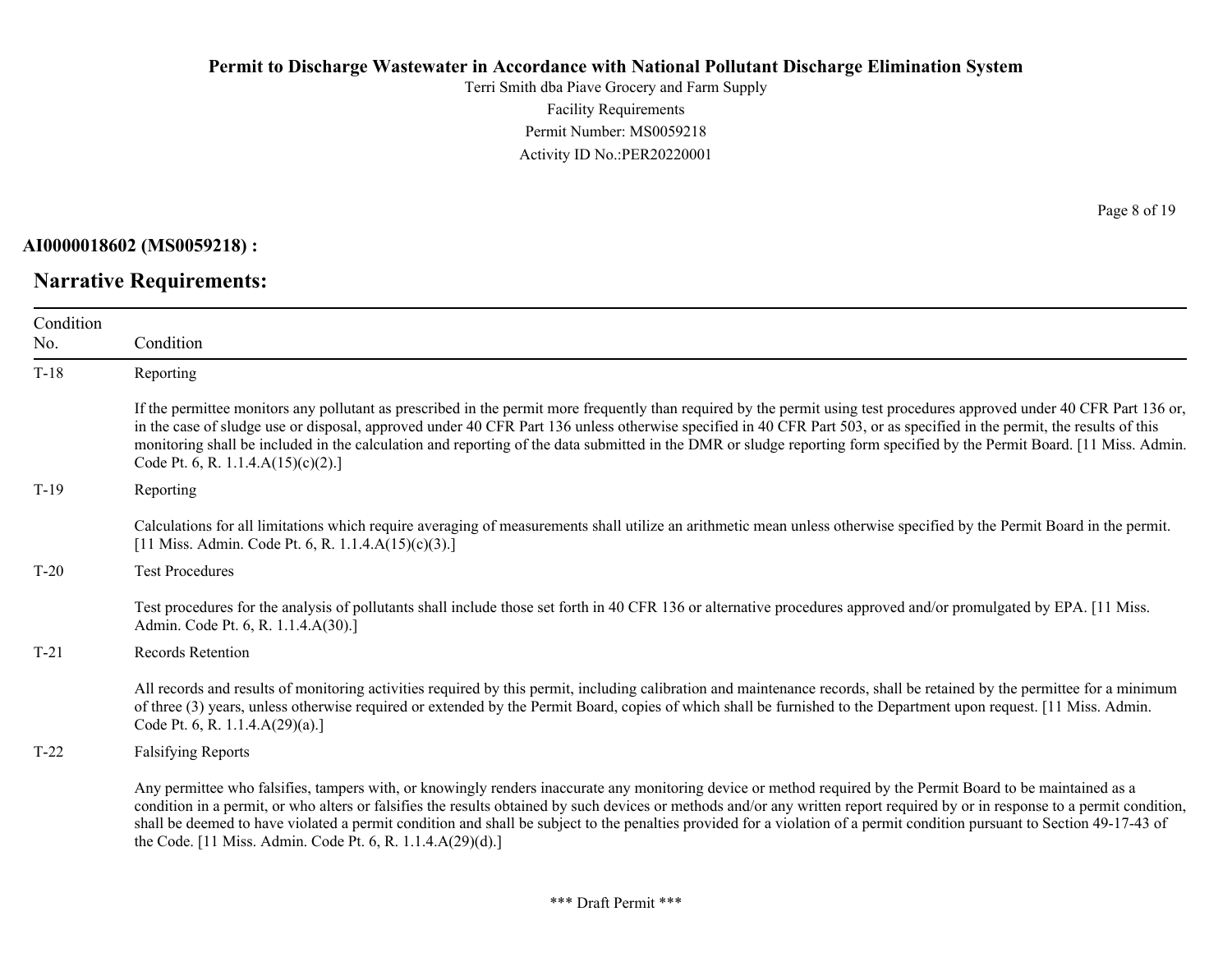Terri Smith dba Piave Grocery and Farm Supply Facility Requirements Permit Number: MS0059218 Activity ID No.:PER20220001

**AI0000018602 (MS0059218) :**

**Narrative Requirements:**

Page 9 of 19

| Condition<br>No. | Condition                                                                                                                                                                                                                                                                                                                                                                                                                                                                                                                                                                                                                                                                                                                                                                                                                                                                                                                 |
|------------------|---------------------------------------------------------------------------------------------------------------------------------------------------------------------------------------------------------------------------------------------------------------------------------------------------------------------------------------------------------------------------------------------------------------------------------------------------------------------------------------------------------------------------------------------------------------------------------------------------------------------------------------------------------------------------------------------------------------------------------------------------------------------------------------------------------------------------------------------------------------------------------------------------------------------------|
| $T-23$           | Duty to Comply                                                                                                                                                                                                                                                                                                                                                                                                                                                                                                                                                                                                                                                                                                                                                                                                                                                                                                            |
|                  | The permittee must comply with all conditions of this permit. Any permit noncompliance constitutes a violation of the Clean Water Act and is grounds for enforcement<br>action; for permit termination, revocation and reissuance, or modification; or denial of a permit renewal application. [11 Miss. Admin. Code Pt. 6, R. 1.1.4.A(2).]                                                                                                                                                                                                                                                                                                                                                                                                                                                                                                                                                                               |
| $T-24$           | Proper Operation, Maintenance and Replacement                                                                                                                                                                                                                                                                                                                                                                                                                                                                                                                                                                                                                                                                                                                                                                                                                                                                             |
|                  | The permittee shall at all times properly operate, maintain, and when necessary, promptly replace all facilities and systems of collection, treatment and control (and<br>related appurtenances) which are installed or used by the permittee to achieve compliance with the conditions of this permit. Proper operation and maintenance includes<br>adequate laboratory controls and appropriate quality assurance procedures. Proper replacement includes maintaining an adequate inventory of replacement equipment<br>and parts for prompt replacement when necessary to maintain continuous collection and treatment of wastewater. This provision requires the operation of back-up or<br>auxiliary facilities or similar systems that are installed by a permittee only when the operation is necessary to achieve compliance with the conditions of the permit. [11]<br>Miss. Admin. Code Pt. 6, R. 1.1.4.A(18).] |
| $T-25$           | Duty to Mitigate                                                                                                                                                                                                                                                                                                                                                                                                                                                                                                                                                                                                                                                                                                                                                                                                                                                                                                          |
|                  | The permittee shall take all reasonable steps to minimize or prevent any discharge or sludge use or disposal in violation of the permit that has a reasonable likelihood of<br>adversely affecting human health or the environment. [11 Miss. Admin. Code Pt. 6, R. 1.1.4.A(19).)]                                                                                                                                                                                                                                                                                                                                                                                                                                                                                                                                                                                                                                        |
| $T-26$           | Bypassing                                                                                                                                                                                                                                                                                                                                                                                                                                                                                                                                                                                                                                                                                                                                                                                                                                                                                                                 |
|                  | The permittee shall comply with the terms and conditions regarding bypass found in 40 CFR 122.41(m). $[40 \text{ CFR } 122.41 \text{ (m)}]$                                                                                                                                                                                                                                                                                                                                                                                                                                                                                                                                                                                                                                                                                                                                                                               |
| $T-27$           | Bypassing - Definitions                                                                                                                                                                                                                                                                                                                                                                                                                                                                                                                                                                                                                                                                                                                                                                                                                                                                                                   |
|                  | "Bypass" means the intentional diversion of waste streams from any portion of a treatment facility.                                                                                                                                                                                                                                                                                                                                                                                                                                                                                                                                                                                                                                                                                                                                                                                                                       |
|                  | "Severe property damage" means substantial physical damage to property, damage to the treatment facilities which causes them to become inoperable, or substantial and<br>permanent loss of natural resources which can reasonably be expected to occur in the absence of a bypass. Severe property damage does not mean economic loss caused<br>by delays in production. $[40 \text{ CFR } 122.41 \text{ (m)}]$                                                                                                                                                                                                                                                                                                                                                                                                                                                                                                           |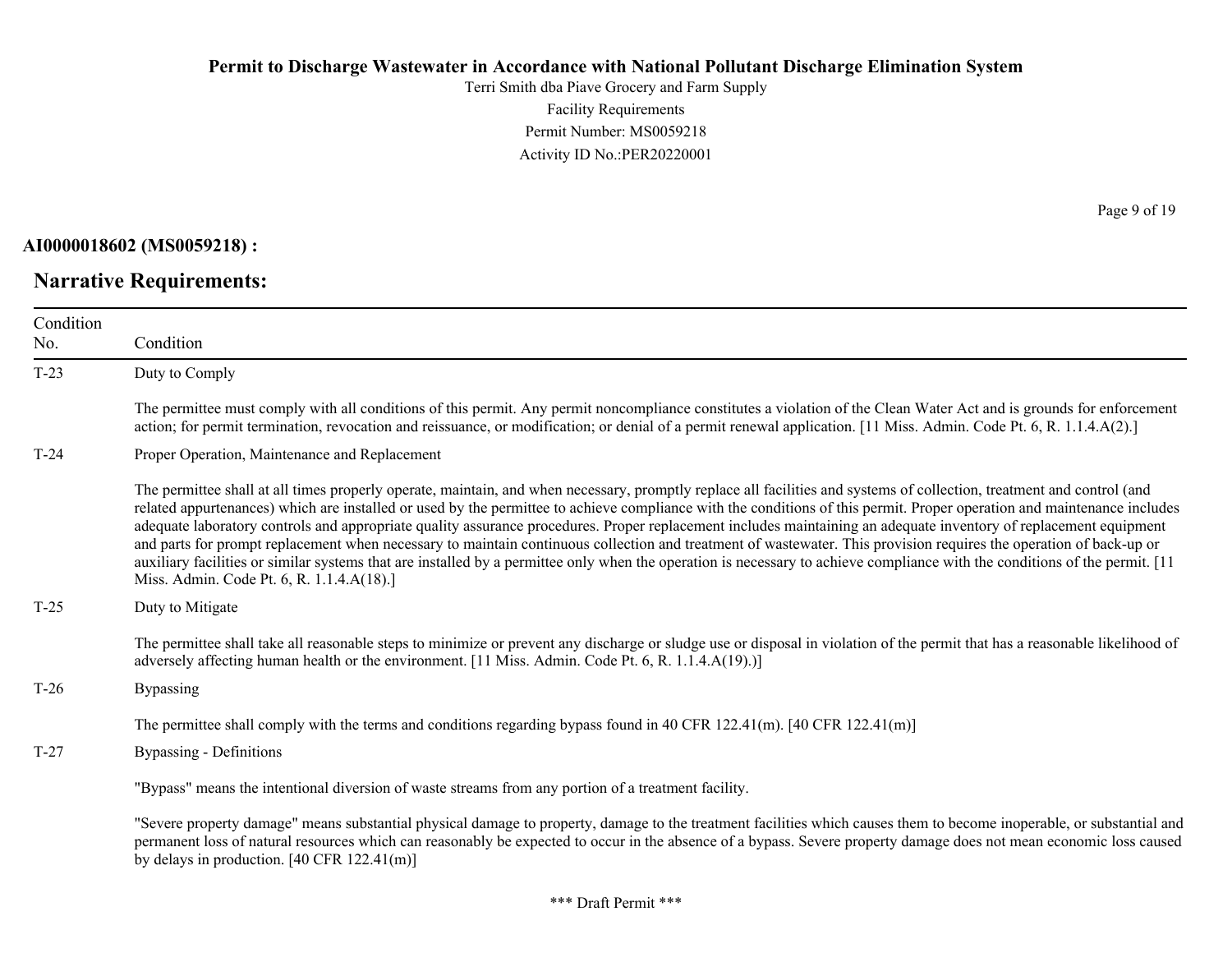Terri Smith dba Piave Grocery and Farm Supply Facility Requirements Permit Number: MS0059218 Activity ID No.:PER20220001

**AI0000018602 (MS0059218) :**

**Narrative Requirements:**

Page 10 of 19

| Condition<br>No. | Condition                                                                                                                                                                                                                                                                                                                                                                                                                                                                                                                                                                                                                                                                                                                                                                                                          |
|------------------|--------------------------------------------------------------------------------------------------------------------------------------------------------------------------------------------------------------------------------------------------------------------------------------------------------------------------------------------------------------------------------------------------------------------------------------------------------------------------------------------------------------------------------------------------------------------------------------------------------------------------------------------------------------------------------------------------------------------------------------------------------------------------------------------------------------------|
| $T-28$           | Bypassing - Bypass not exceeding limitations                                                                                                                                                                                                                                                                                                                                                                                                                                                                                                                                                                                                                                                                                                                                                                       |
|                  | The permittee may allow any bypass to occur which does not cause effluent limitations to be exceeded, but only if it also is for essential maintenance to assure efficient<br>operation. These bypasses are not subject to the notice and prohibition provisions of the bypass requirements in this permit. $[40 \text{ CFR } 122.41 \text{ (m)}]$                                                                                                                                                                                                                                                                                                                                                                                                                                                                 |
| $T-29$           | Bypassing-Prohibition of Bypass                                                                                                                                                                                                                                                                                                                                                                                                                                                                                                                                                                                                                                                                                                                                                                                    |
|                  | (1) Bypass is prohibited, and the Commission may take enforcement action against a permittee unless:<br>(i) Bypass was unavoidable to prevent loss of life, personal injury, or sever property damage.<br>(ii) There was no feasible alternatives to the bypass, such as the use of auxiliary treatment facilities, retention of untreated wastes, or maintenance during normal periods<br>of equipment downtime. This condition is not satisfied if adequate back-up equipment should have been installed in the exercise of reasonable engineering judgement to<br>prevent a bypass which occurred during normal periods of equipment downtime or preventative maintenance; and<br>(iii) The permittee submitted notices as required under the Twenty-Four Hour reporting requirements set forth in this permit. |
|                  | (2) The Commission may approve an anticipated bypass, after considering its adverse affects, if the Commission determines that it will meet the three conditions listed<br>above in paragraph (1) of this permit condition. [40 CFR 122.41(m)]                                                                                                                                                                                                                                                                                                                                                                                                                                                                                                                                                                     |
| $T-30$           | Upsets                                                                                                                                                                                                                                                                                                                                                                                                                                                                                                                                                                                                                                                                                                                                                                                                             |
|                  | The permittee shall meet the conditions of 40 CFR 122.41(n) regarding "Upsets" and as in the upset requirements of this permit. [11 Miss. Admin. Code Pt. 6, R. 1.1.4.A<br>(27).                                                                                                                                                                                                                                                                                                                                                                                                                                                                                                                                                                                                                                   |
| $T-31$           | Upsets-Definition                                                                                                                                                                                                                                                                                                                                                                                                                                                                                                                                                                                                                                                                                                                                                                                                  |
|                  | "Upset" means an exceptional incident in which there is unintentional and temporary noncompliance with technology based permit effluent limitations because of<br>factors beyond the reasonable control of the permittee. An upset does not include noncompliance to the extent caused by operational error, improperly designed<br>treatment facilities, inadequate treatment facilities, lack of preventive maintenance, or careless or improper operation. [11 Miss. Admin. Code Pt. 6, R. 1.1.4.A(27).]                                                                                                                                                                                                                                                                                                        |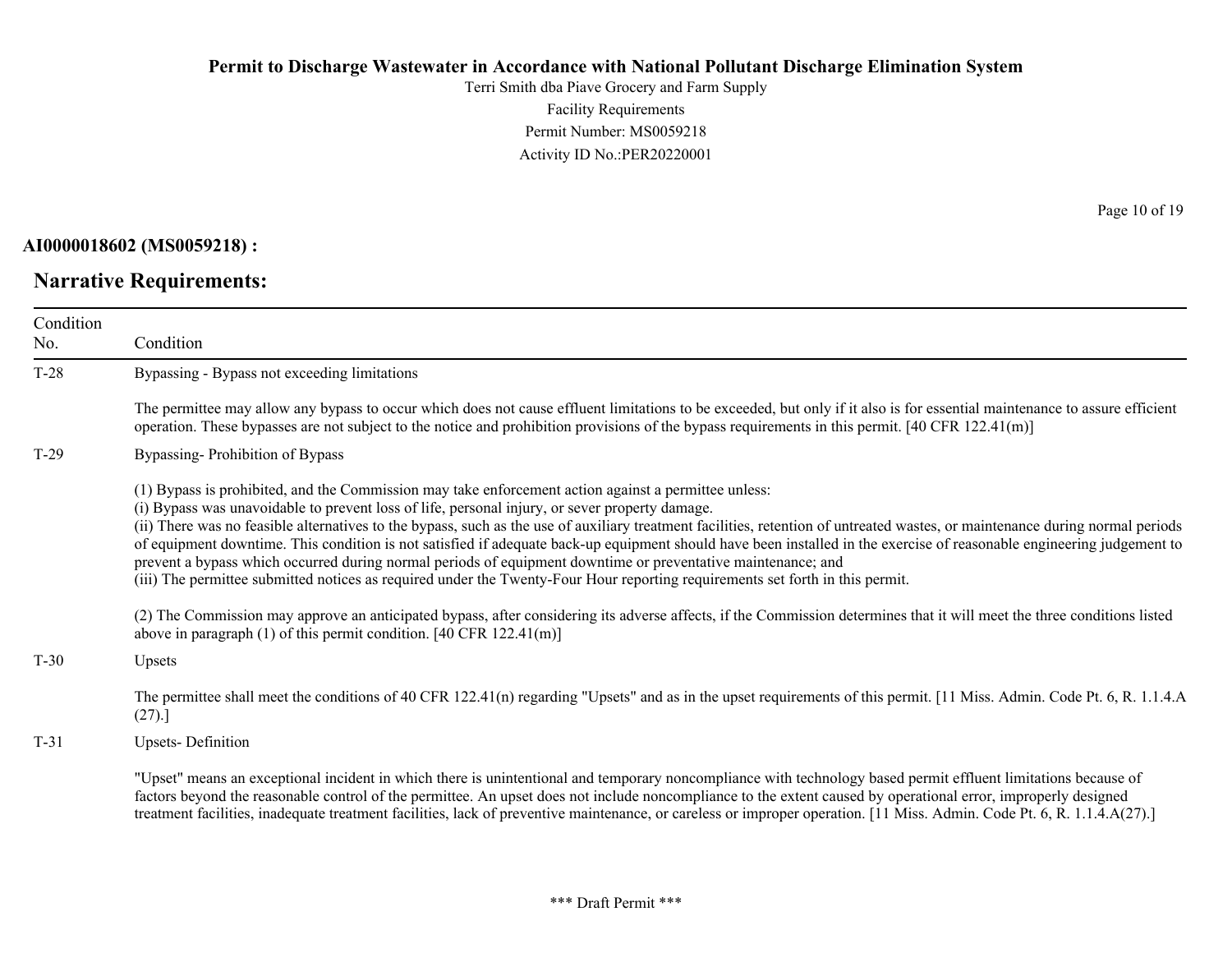Terri Smith dba Piave Grocery and Farm Supply Facility Requirements Permit Number: MS0059218 Activity ID No.:PER20220001

**AI0000018602 (MS0059218) :**

**Narrative Requirements:**

Page 11 of 19

| Condition<br>No. | Condition                                                                                                                                                                                                                                                                                                                                                                                                                                                                                                             |
|------------------|-----------------------------------------------------------------------------------------------------------------------------------------------------------------------------------------------------------------------------------------------------------------------------------------------------------------------------------------------------------------------------------------------------------------------------------------------------------------------------------------------------------------------|
| $T-32$           | Upsets - Effect of an Upset                                                                                                                                                                                                                                                                                                                                                                                                                                                                                           |
|                  | An upset constitutes an affirmative defense to an action brought for noncompliance with such technology based permit effluent limitations if the "conditions necessary<br>for demonstration of upset" requirements of this permit are met. Any determination made during administrative review of claims that noncompliance was caused by<br>upset, and before an action for noncompliance, shall not constitute final administrative action subject to judicial review. [11 Miss. Admin. Code Pt. 6, R.1.1.4.A(27).] |
| $T-33$           | Upsets - Conditions necessary for demonstration of upset                                                                                                                                                                                                                                                                                                                                                                                                                                                              |
|                  | A permittee who wishes to establish the affirmative defense of upset shall demonstrate, through properly signed contemporaneous operating logs, or other relevant<br>evidence that:                                                                                                                                                                                                                                                                                                                                   |
|                  | (1) An upset occurred and that the permittee can identify the cause(s) of the upset;<br>(2) The permitted facility was at the time being properly operated;<br>(3) The permittee submitted notice of the upset as required in 40 CFR 122.41(L)(6)(ii)(B)(24-hour notice of noncompliance); and<br>(4) The permittee complied with any remedial measures required under 40 CFR 122.41(d) (Duty to Mitigate). [11 Miss. Admin. Code Pt. 6, R.1.1.4.A(27).]                                                              |
| $T-34$           | Upsets - Burden of proof                                                                                                                                                                                                                                                                                                                                                                                                                                                                                              |
|                  | In any enforcement proceeding the permittee seeking to establish the occurrence of an upset has the burden of proof. [11 Miss. Admin. Code Pt. 6, R. 1.1.4.A(27).]                                                                                                                                                                                                                                                                                                                                                    |
| $T-35$           | <b>Removed Substances</b>                                                                                                                                                                                                                                                                                                                                                                                                                                                                                             |
|                  | Solids, sludges, filter backwash, or other residuals removed in the course of treatment or control of wastewater shall be disposed of in a manner such as to prevent such<br>materials from entering State waters and in a manner consistent with the Mississippi Solid Waste Disposal Act, the Federal Resource Conservation and Recovery Act,<br>and the Mississippi Water Pollution Control Act. [11 Miss. Admin. Code Pt. 6, R. 1.1.4.A(21).]                                                                     |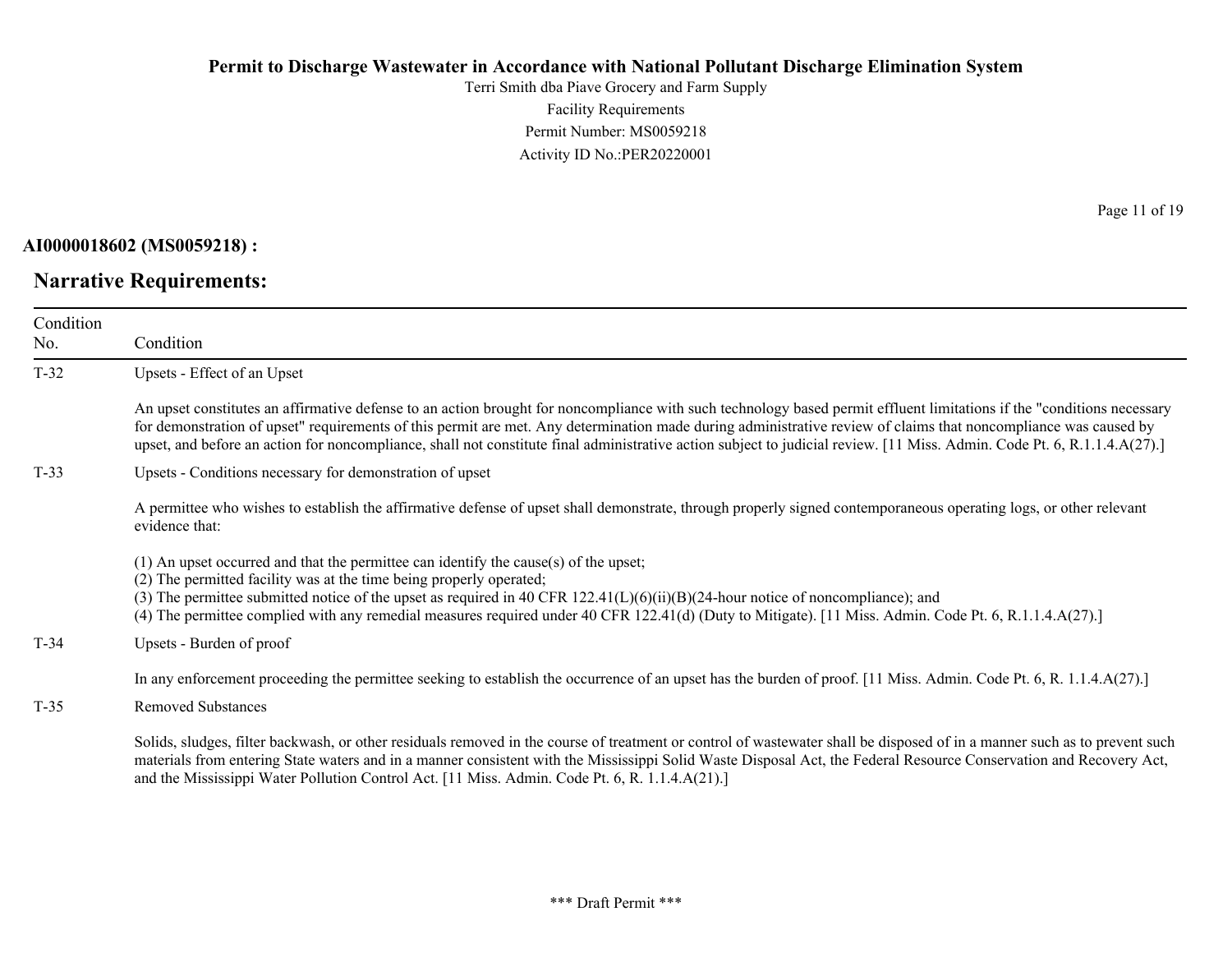Terri Smith dba Piave Grocery and Farm Supply Facility Requirements Permit Number: MS0059218 Activity ID No.:PER20220001

**AI0000018602 (MS0059218) :**

**Narrative Requirements:**

Page 12 of 19

| Condition<br>No. | Condition                                                                                                                                                                                                                                                                                                                                                                                                                                                                                                                                                                                                                                  |
|------------------|--------------------------------------------------------------------------------------------------------------------------------------------------------------------------------------------------------------------------------------------------------------------------------------------------------------------------------------------------------------------------------------------------------------------------------------------------------------------------------------------------------------------------------------------------------------------------------------------------------------------------------------------|
| $T-36$           | Power Failures                                                                                                                                                                                                                                                                                                                                                                                                                                                                                                                                                                                                                             |
|                  | If electric power is required, in order to maintain compliance with the conditions and prohibitions of the permit, the permittee shall either:                                                                                                                                                                                                                                                                                                                                                                                                                                                                                             |
|                  | (1) Provide an alternative power source to operate the wastewater control facilities; or, if such alternative power source is not in existence, and no date for its<br>implementation appears in the permit,<br>(2) Halt, reduce, or otherwise control production and/or all wastewater flows upon reduction, loss, or failure of the primary source of power to the wastewater control<br>facilities. [11 Miss. Admin. Code Pt. 6, R. 1.1.4.A(22).)]                                                                                                                                                                                      |
| $T-37$           | Inspection and Entry                                                                                                                                                                                                                                                                                                                                                                                                                                                                                                                                                                                                                       |
|                  | The permittee shall allow any authorized Commission representative to enter the permittee's premises at any reasonable time, to have access to and copy any applicable<br>records, to inspect process facilities, treatment works, monitoring methods or equipment or to take samples, as authorized by Section 49-17-21 of the Code. In the event<br>of investigation during an emergency response action, a reasonable time shall be any time of the day or night. Follow-up investigations subsequent to the conclusion of<br>the emergency event shall be conducted at reasonable times. [11 Miss. Admin. Code Pt. 6, R. 1.1.4.A(17).] |
| $T-38$           | Transfer of Ownership or Control                                                                                                                                                                                                                                                                                                                                                                                                                                                                                                                                                                                                           |
| $T-39$           | This permit is not transferable to any person without proper modification of this permit following procedures found in [11 Miss. Admin. Code Pt. 6, R. 1.1.5.C.]<br><b>Signatory Requirements</b>                                                                                                                                                                                                                                                                                                                                                                                                                                          |
|                  | All applications, reports, or information submitted to the Permit Board shall be signed and certified. [11 Miss. Admin. Code Pt. 6, R. 1.1.2.C.]                                                                                                                                                                                                                                                                                                                                                                                                                                                                                           |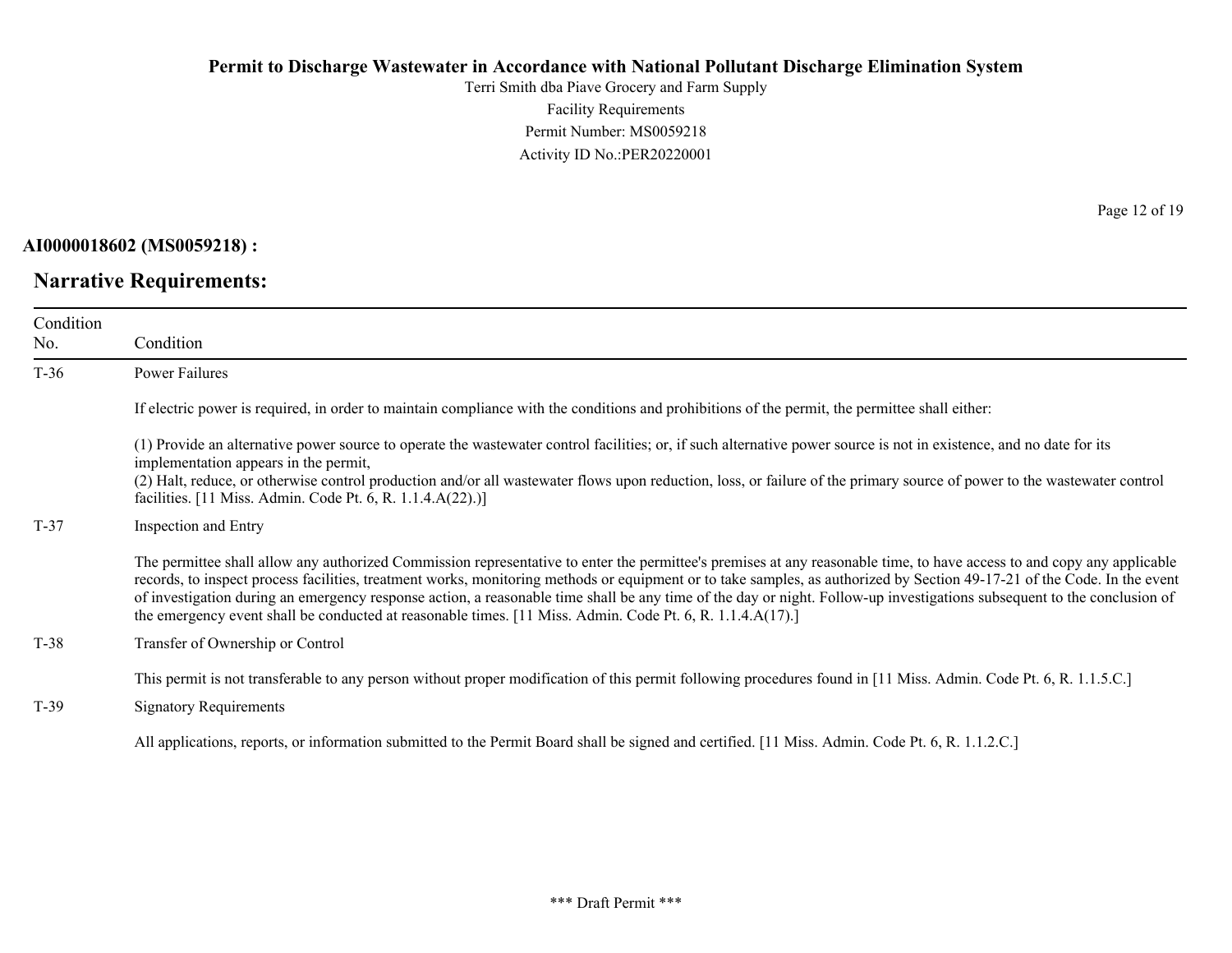Terri Smith dba Piave Grocery and Farm Supply Facility Requirements Permit Number: MS0059218 Activity ID No.:PER20220001

#### **AI0000018602 (MS0059218) :**

# **Narrative Requirements:**

Page 13 of 19

| Condition<br>No. | Condition                                                                                                                                                                                                                                                                                                                                                                                                                                                                                                                                                                                                                                                                                                                                                                                                                                                                                                                                                                                                                                                                                                                                      |
|------------------|------------------------------------------------------------------------------------------------------------------------------------------------------------------------------------------------------------------------------------------------------------------------------------------------------------------------------------------------------------------------------------------------------------------------------------------------------------------------------------------------------------------------------------------------------------------------------------------------------------------------------------------------------------------------------------------------------------------------------------------------------------------------------------------------------------------------------------------------------------------------------------------------------------------------------------------------------------------------------------------------------------------------------------------------------------------------------------------------------------------------------------------------|
| $T-40$           | <b>Signatory Requirements - Application Signatures</b>                                                                                                                                                                                                                                                                                                                                                                                                                                                                                                                                                                                                                                                                                                                                                                                                                                                                                                                                                                                                                                                                                         |
|                  | All permit applications shall be signed as follows:                                                                                                                                                                                                                                                                                                                                                                                                                                                                                                                                                                                                                                                                                                                                                                                                                                                                                                                                                                                                                                                                                            |
|                  | (1) For a corporation: by a responsible corporate officer. For the purpose of this Section, a responsible corporate officer means: (i) a president, secretary, treasurer or vice<br>president of the corporation in charge of a principal business function, or any other person who performs similar policy - or decision-making function for the<br>corporation, or (ii) the manager of one or more manufacturing, production, or operating facilities provided, the manager is authorized to make management decisions<br>which govern the operation of the regulated facility including having the explicit or implicit duty of making major capital investment recommendations, and initiating<br>and directing other comprehensive measures to assure long term environmental compliance with environmental laws and regulations; the manager can ensure that the<br>necessary systems are established or actions taken to gather complete and accurate information for permit application requirements; and where authority to sign<br>documents has been assigned or delegated to the manager in accordance with corporate procedures. |
|                  | (2) For a partnership or sole proprietorship: by a general partner or the proprietor, respectively; or                                                                                                                                                                                                                                                                                                                                                                                                                                                                                                                                                                                                                                                                                                                                                                                                                                                                                                                                                                                                                                         |
|                  | (3) For a municipality, State, Federal, or other public agency: by either a principal executive officer or ranking elected official. [11 Miss. Admin. Code Pt. 6, R. 1.1.2.C.]                                                                                                                                                                                                                                                                                                                                                                                                                                                                                                                                                                                                                                                                                                                                                                                                                                                                                                                                                                 |
| $T-41$           | Signatory Requirements - Reports and Other Information                                                                                                                                                                                                                                                                                                                                                                                                                                                                                                                                                                                                                                                                                                                                                                                                                                                                                                                                                                                                                                                                                         |
|                  | All reports required by the permit and other information requested by the Permit Board shall be signed by a person described by the application signature requirements<br>in this permit or by a duly authorized representative of that person. A person is a duly authorized representative only if:                                                                                                                                                                                                                                                                                                                                                                                                                                                                                                                                                                                                                                                                                                                                                                                                                                          |
|                  | (1) The authorization is made in writing by a person described by the application signature requirements;<br>(2) The authorization specifies either an individual or a position having responsibility for the overall operation of the regulated facility or activity, such as the position of<br>plant manager, operator of a well or a well field, superintendent, position having overall responsibility for environmental matters for the company. (A duly authorized<br>representative may thus be either a named individual or any individual occupying a named position.); and                                                                                                                                                                                                                                                                                                                                                                                                                                                                                                                                                          |

(3) The written authorization is submitted to the Permit Board. [11 Miss. Admin. Code Pt. 6, R. 1.1.2.C.]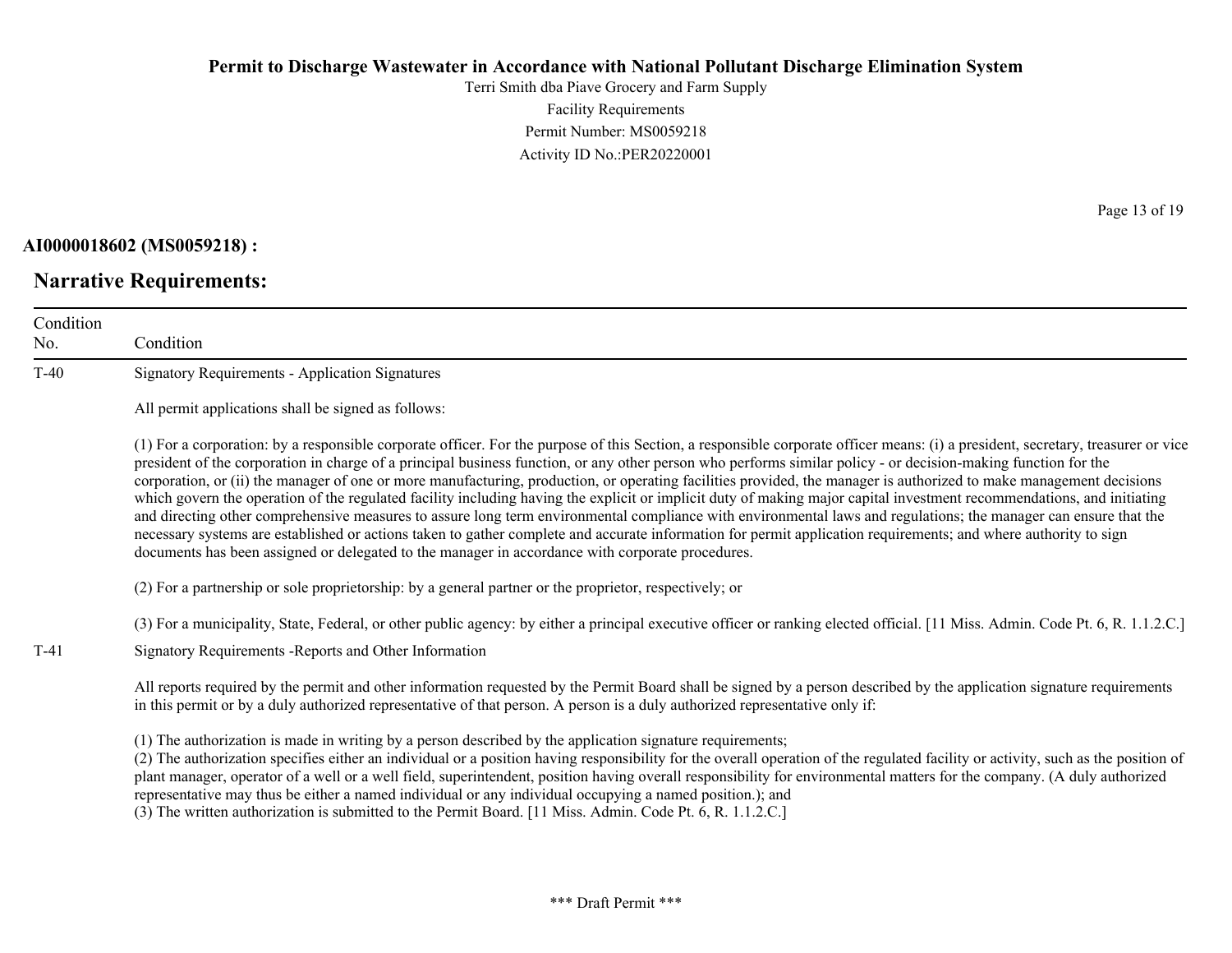Terri Smith dba Piave Grocery and Farm Supply Facility Requirements Permit Number: MS0059218 Activity ID No.:PER20220001

#### **AI0000018602 (MS0059218) :**

# **Narrative Requirements:**

Page 14 of 19

| Condition<br>No. | Condition                                                                                                                                                                                                                                                                                                                                                                                                                                                                                                                                                                                                                                                                                                                |
|------------------|--------------------------------------------------------------------------------------------------------------------------------------------------------------------------------------------------------------------------------------------------------------------------------------------------------------------------------------------------------------------------------------------------------------------------------------------------------------------------------------------------------------------------------------------------------------------------------------------------------------------------------------------------------------------------------------------------------------------------|
| $T-42$           | Signatory Requirements - Changes to Authorization                                                                                                                                                                                                                                                                                                                                                                                                                                                                                                                                                                                                                                                                        |
|                  | If an authorization under the signatory requirements of this permit is no longer accurate because a different individual or position has responsibility for the overall<br>operation of the facility, a new authorization satisfying the signatory requirements of this permit must be submitted to the Permit Board prior to or together with any<br>reports, information, or applications. [11 Miss. Admin. Code Pt. 6, R. 1.1.2.C.]                                                                                                                                                                                                                                                                                   |
| $T-43$           | Signatory Requirements - Certification                                                                                                                                                                                                                                                                                                                                                                                                                                                                                                                                                                                                                                                                                   |
|                  | Any person signing a document under the signatory requirements stated in this permit shall make the following certification:                                                                                                                                                                                                                                                                                                                                                                                                                                                                                                                                                                                             |
|                  | "I certify under penalty of law that this document and all attachments were prepared under the direction or supervision in accordance with a system designed to assure<br>that qualified personnel properly gather and evaluate the information submitted. Based on my inquiry of the person or persons who manage the system, or those persons<br>directly responsible for gathering the information, the information submitted is, to the best of my knowledge and belief, true, accurate, and complete. I am aware that<br>there are significant penalties for submitting false information, including the possibility of fine and imprisonment for knowing violations." [11 Miss. Admin. Code Pt. 6,<br>R. 1.1.2.C.] |
| $T-44$           | Availability of Records<br>Except for information deemed to be confidential under the Mississippi Code Ann. 49-17-39 and 40 CFR 123.41, file information relating to this permit shall be made<br>available for public inspection and copying during normal business hours at the office of the Department of Environmental Quality in Jackson, Mississippi. Written<br>request must be provided in accordance with policies developed by the Commission and must state, specifically, records proposed for review, date proposed for review<br>and copying requirements. [11 Miss. Admin. Code Pt. 6, R. 1.1.3.E.]                                                                                                      |
| T-45             | Duty to Provide Information                                                                                                                                                                                                                                                                                                                                                                                                                                                                                                                                                                                                                                                                                              |
|                  | The permittee shall furnish to the Permit Board within a reasonable time any relevant information which the Permit Board may request to determine whether cause<br>exists for modifying, revoking and reissuing, or terminating the permit, or to determine compliance with the permit. The permittee shall also furnish to the Permit Board<br>upon request, copies of records required to be kept by the permit. [11 Miss. Admin. Code Pt. 6, R. 1.1.4.A(16).]                                                                                                                                                                                                                                                         |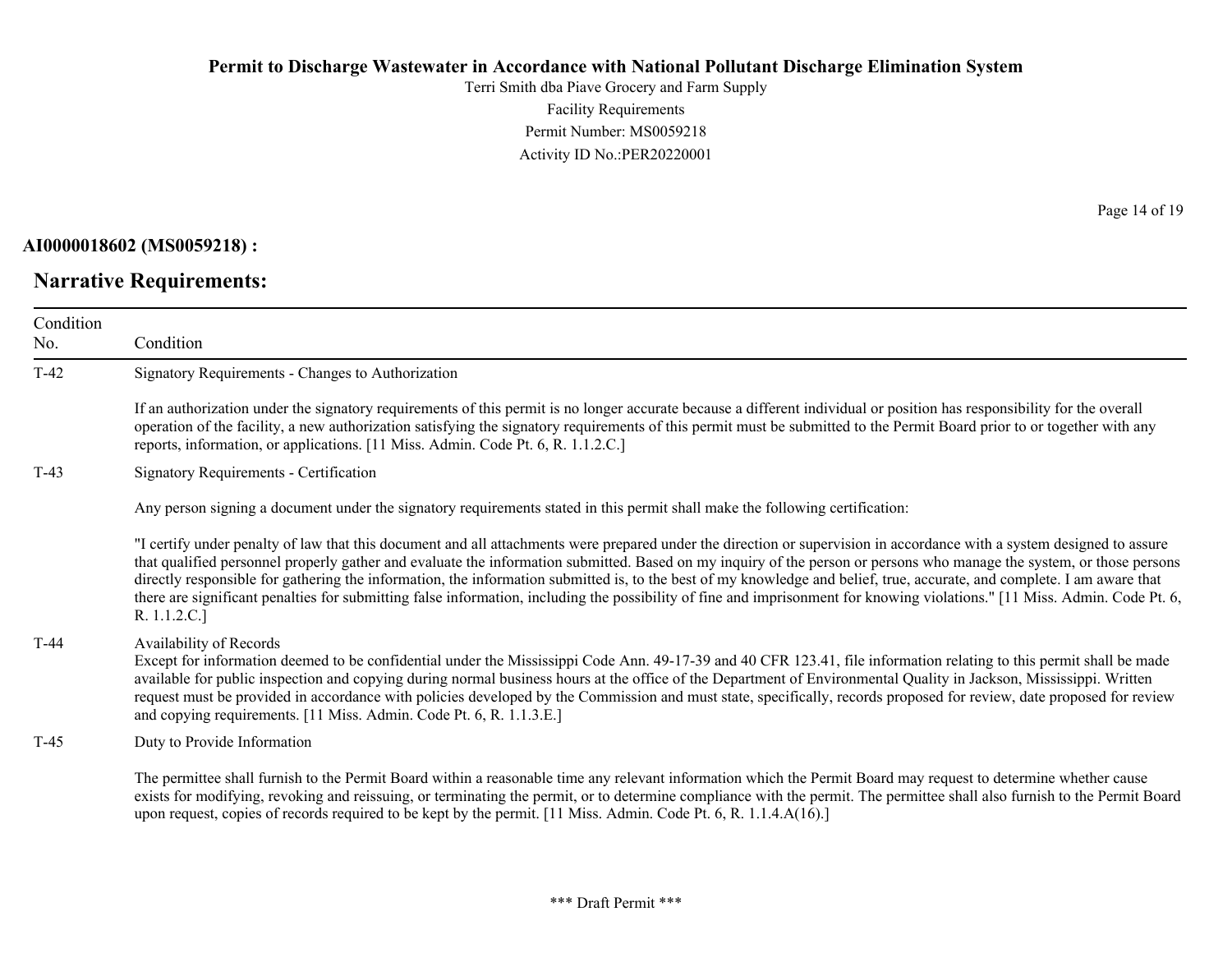Terri Smith dba Piave Grocery and Farm Supply Facility Requirements Permit Number: MS0059218 Activity ID No.:PER20220001

**AI0000018602 (MS0059218) :**

**Narrative Requirements:**

Page 15 of 19

| Condition |                                                                                                                                                                                                                                                                                                                                                                                                                                                                                                                                                                                                                                                                                      |
|-----------|--------------------------------------------------------------------------------------------------------------------------------------------------------------------------------------------------------------------------------------------------------------------------------------------------------------------------------------------------------------------------------------------------------------------------------------------------------------------------------------------------------------------------------------------------------------------------------------------------------------------------------------------------------------------------------------|
| No.       | Condition                                                                                                                                                                                                                                                                                                                                                                                                                                                                                                                                                                                                                                                                            |
| $T-46$    | <b>Toxic Pollutants</b>                                                                                                                                                                                                                                                                                                                                                                                                                                                                                                                                                                                                                                                              |
|           | The permittee shall comply with any toxic effluent standard or prohibition (including any schedule of compliance specified in such effluent standard or prohibition)<br>established under Section 307(a) of the Federal Water Pollution Control Act. [11 Miss. Admin. Code Pt. 6, R. 1.1.4.A(26).]                                                                                                                                                                                                                                                                                                                                                                                   |
| $T-47$    | Toxic Pollutants Notification Requirements                                                                                                                                                                                                                                                                                                                                                                                                                                                                                                                                                                                                                                           |
|           | The permittee shall comply with the applicable provisions of 40 CFR 122.42. [11 Miss. Admin. Code Pt. 6, R. 1.1.4.A(26).]                                                                                                                                                                                                                                                                                                                                                                                                                                                                                                                                                            |
| $T-48$    | Civil and Criminal Liability                                                                                                                                                                                                                                                                                                                                                                                                                                                                                                                                                                                                                                                         |
|           | (1) Any person who violates a term, condition or schedule of compliance contained within this permit or the Mississippi Water Pollution Control Law is subject to the<br>actions defined by law.<br>(2) Except as provided in permit conditions on "Bypassing" and "Upsets", nothing in this permit shall be construed to relieve the permittee from civil or criminal<br>penalties for noncompliance.<br>(3) It shall not be the defense of the permittee in an enforcement action that it would have been necessary to halt or reduce the permitted activity in order to maintain<br>compliance with the conditions of this permit. [11 Miss. Admin. Code Pt. 6, R. 1.1.4.A(24).)] |
| $T-49$    | Oil and Hazardous Substance Liability                                                                                                                                                                                                                                                                                                                                                                                                                                                                                                                                                                                                                                                |
|           | Nothing in this permit shall be construed to preclude the institution of any legal action or relieve the permittee from any responsibilities, liabilities, or penalties to which<br>the permittee is or may be subject to under Section 311 of the Federal Water Pollution Control Act and applicable provisions under Mississippi Law pertaining to<br>transportation, storage, treatment, or spillage of oil or hazardous substances. [11 Miss. Admin. Code Pt. 6, R. 1.1.4.A(23).]                                                                                                                                                                                                |
| $T-50$    | Property Rights                                                                                                                                                                                                                                                                                                                                                                                                                                                                                                                                                                                                                                                                      |
|           | The issuance of this permit does not convey any property rights in either real or personal property, or any exclusive privileges, nor does it authorize any injury to private<br>property or any invasion of personal rights, nor any infringement of Federal, State, or local laws or regulations. [11 Miss. Admin. Code Pt. 6, R. 1.1.5.]<br>E.]                                                                                                                                                                                                                                                                                                                                   |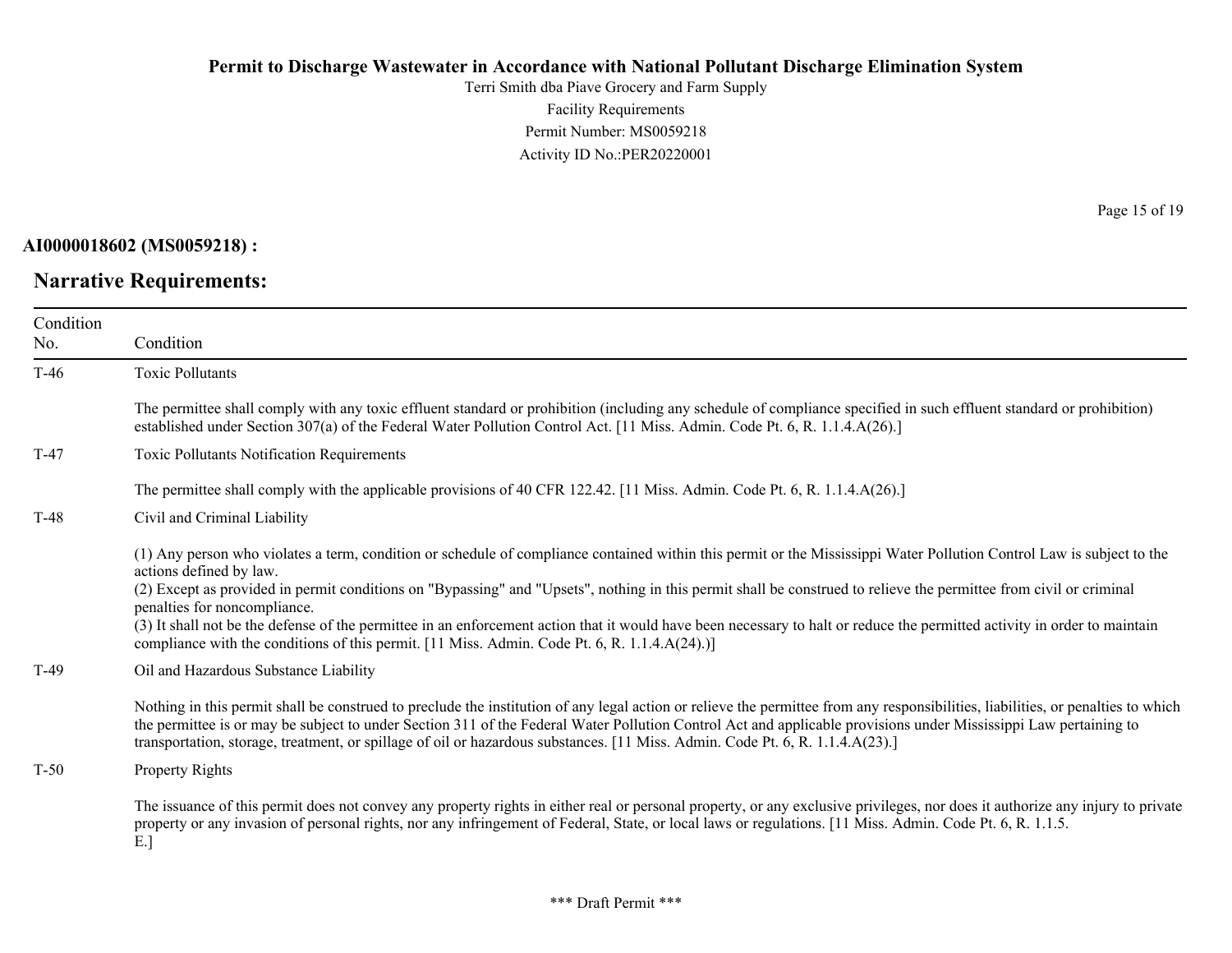Terri Smith dba Piave Grocery and Farm Supply Facility Requirements Permit Number: MS0059218 Activity ID No.:PER20220001

**AI0000018602 (MS0059218) :**

**Narrative Requirements:**

Page 16 of 19

| Condition<br>No. | Condition                                                                                                                                                                                                                                                                                                                                                                                                                                                                                                                                                                                                                                                                                                                                                                                                                                                                                 |
|------------------|-------------------------------------------------------------------------------------------------------------------------------------------------------------------------------------------------------------------------------------------------------------------------------------------------------------------------------------------------------------------------------------------------------------------------------------------------------------------------------------------------------------------------------------------------------------------------------------------------------------------------------------------------------------------------------------------------------------------------------------------------------------------------------------------------------------------------------------------------------------------------------------------|
| $T-51$           | Severability                                                                                                                                                                                                                                                                                                                                                                                                                                                                                                                                                                                                                                                                                                                                                                                                                                                                              |
|                  | The provisions of this permit are severable. If any provision of this permit, or the application of any provision of this permit to any circumstances, is challenged or held<br>invalid, the validity of the remaining permit provisions and/or portions thereof or their application to other persons or sets of circumstances, shall not be affected thereby.<br>[11 Miss. Admin. Code Pt. 6, R. 1.1.4.A(25).]                                                                                                                                                                                                                                                                                                                                                                                                                                                                          |
| $T-52$           | Protection of Confidential Information                                                                                                                                                                                                                                                                                                                                                                                                                                                                                                                                                                                                                                                                                                                                                                                                                                                    |
|                  | (1) Pursuant to Miss. Code Ann. '49-17-39 and 40 CFR 123.41, the Permit Board shall make available to the public all information contained on any form and all public<br>comments on such information. Effluent data and information concerning air or water quality shall also be made available to the public. Information that is determined<br>by the Commission to be trade secrets shall not be disclosed to the public without prior consent of the source of such information. When a claim of confidentiality is<br>made by a person in accordance with the provisions of Miss. Code Ann. '49-17-39, a recommendation on the questions of confidentiality shall be made by the<br>Commission and forwarded to the Regional Administrator (or his/her designee) of EPA for his concurrence in such determination of confidentiality. [11 Miss. Admin.<br>Code Pt. 6, R. 1.1.3.F.] |
| $T-53$           | Protection of Confidential Information-continued                                                                                                                                                                                                                                                                                                                                                                                                                                                                                                                                                                                                                                                                                                                                                                                                                                          |
|                  | (2) A copy of a State, UIC, or NPDES permit application, public notice, fact sheet, draft permit and other forms relating thereto, including written public comment and<br>other reports, files and information relating to the application not classified as confidential information by the Commission pursuant to part (1) of this requirement, shall<br>be available for public inspection and copying during normal business hours at the office of the Department in Jackson, Mississippi. [11 Miss. Admin. Code Pt. 6, R.                                                                                                                                                                                                                                                                                                                                                          |

1.1.3.F.]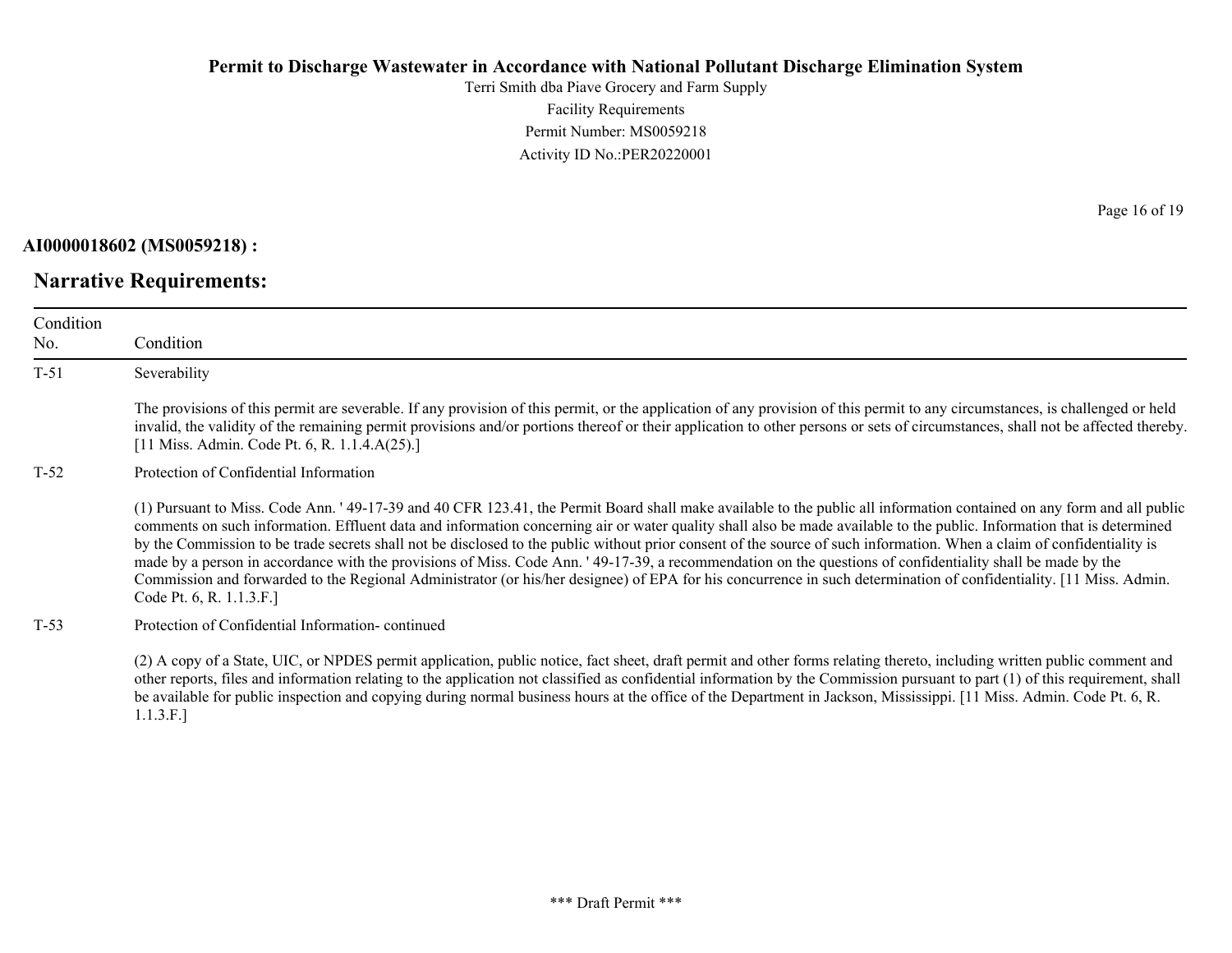Terri Smith dba Piave Grocery and Farm Supply Facility Requirements Permit Number: MS0059218 Activity ID No.:PER20220001

**AI0000018602 (MS0059218) :**

**Narrative Requirements:**

Page 17 of 19

| Condition<br>No. | Condition                                                                                                                                                                                                                                                                                                                                                                                                                                                                                                                                                                                                                                                                                                                                                                                                                                                                                                                                                            |
|------------------|----------------------------------------------------------------------------------------------------------------------------------------------------------------------------------------------------------------------------------------------------------------------------------------------------------------------------------------------------------------------------------------------------------------------------------------------------------------------------------------------------------------------------------------------------------------------------------------------------------------------------------------------------------------------------------------------------------------------------------------------------------------------------------------------------------------------------------------------------------------------------------------------------------------------------------------------------------------------|
| $T-54$           | Protection of Confidential Information-continued                                                                                                                                                                                                                                                                                                                                                                                                                                                                                                                                                                                                                                                                                                                                                                                                                                                                                                                     |
|                  | (3) Upon determination by the Commission that information submitted by a permit applicant is entitled to protection against disclosure as trade secrets, the information<br>shall be so labeled and otherwise handled as confidential. Copies of the information and a notice of the Commission's action shall be forwarded to the Regional<br>Administrator (or his/her designee). In making its determination of entitlement to protection as a trade secret, the Commission shall follow the procedure set forth in<br>Miss. Code Ann. '49-17-39. In the event the Commission denies the claim of confidentiality, the applicant shall have, upon notification thereof, the right to appeal the<br>Commission's determination in the same manner provided for other orders of the Commission. No disclosure, except to EPA, shall be allowed until any appeal from the<br>determination of the Commission is completed. [11 Miss. Admin. Code Pt. 6, R. 1.1.3.F.] |
| $T-55$           | Spill Prevention and Best Management Plans                                                                                                                                                                                                                                                                                                                                                                                                                                                                                                                                                                                                                                                                                                                                                                                                                                                                                                                           |
|                  | Any permittee which has above ground bulk storage capacity, of more than 1320 gallons or any single container with a capacity greater than 660 gallons, of materials<br>and/or liquids (including but not limited to, all raw, finished and/or waste material) with chronic or acute potential for pollution impact on waters of the State and not<br>subject to Mississippi Hazardous Waste Management Regulations or 40 CFR 112 (Oil Pollution Prevention) regulations shall provide secondary containment as found in<br>40 CFR 112 or equivalent protective measures such as trenches or waterways which would conduct any tank releases to a permitted treatment system or sufficient<br>equalization or treatment capacity needed to prevent chronic/acute pollution impact. [11 Miss. Admin. Code Pt. 6, R. 1.1.4.A(12)(a).]                                                                                                                                  |
| $T-56$           | Reopener Clause                                                                                                                                                                                                                                                                                                                                                                                                                                                                                                                                                                                                                                                                                                                                                                                                                                                                                                                                                      |
|                  | This permit shall be modified, or alternately, revoked and reissued, to comply with any applicable effluent standard, limitation or storm water regulation issued or<br>approved under Section 301(b)(2)(C), and (D), 304(b)(2), 307(a)(2) and 402(p) of the Federal Water Pollution Control Act if the effluent standard, limitation or<br>regulation so issued or approved:                                                                                                                                                                                                                                                                                                                                                                                                                                                                                                                                                                                        |
|                  | 1. Contains different conditions or is otherwise more stringent than any effluent limitation in the permit; or<br>2. Controls any pollutant not limited in the permit.<br>3. This permit shall be modified to reflect any additional or otherwise more stringent limitations and additional monitoring as determined to be necessary by the results<br>of a Completed TMDL. [11 Miss. Admin. Code Pt. 6, R. 1.1.4.F(1).]                                                                                                                                                                                                                                                                                                                                                                                                                                                                                                                                             |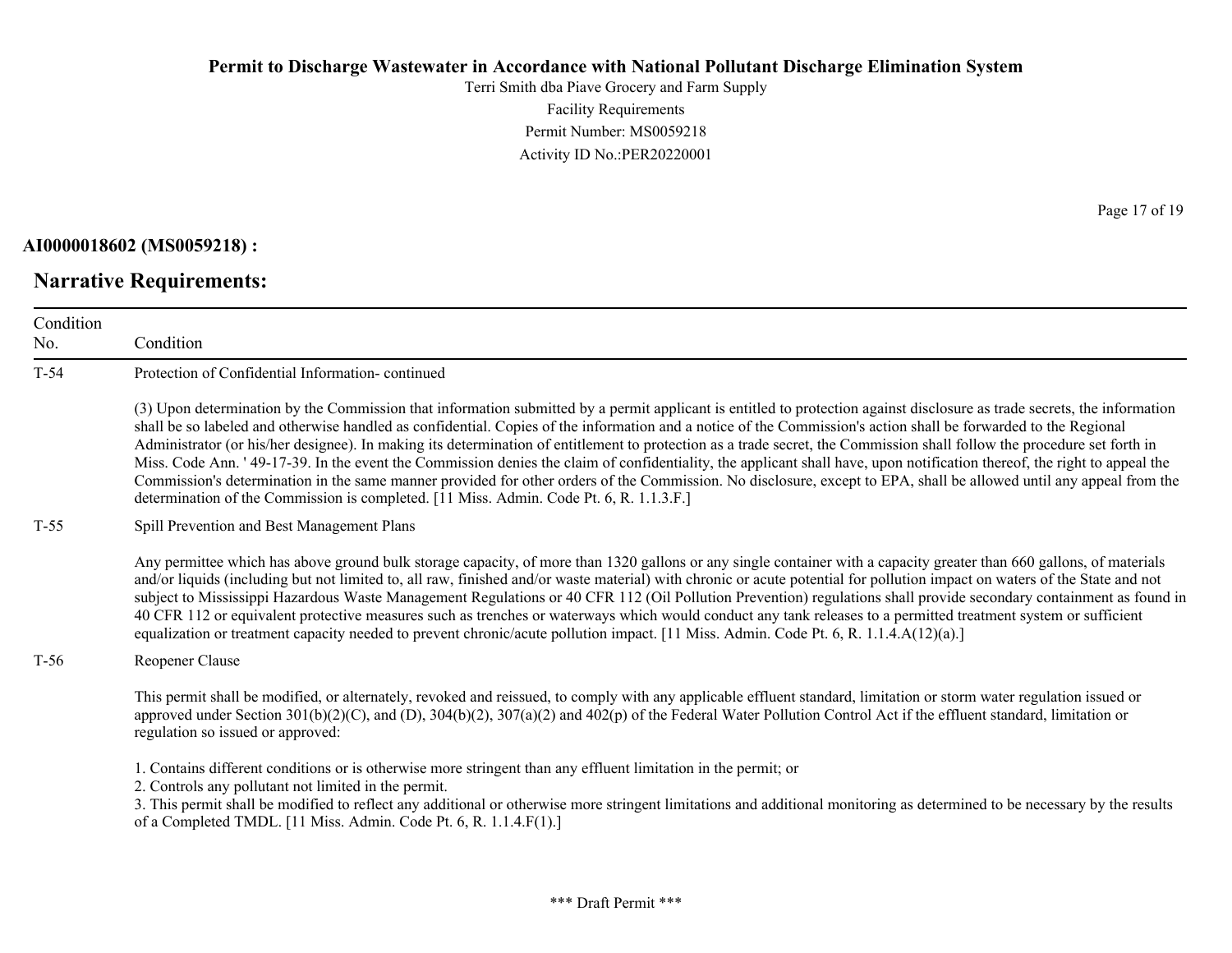Terri Smith dba Piave Grocery and Farm Supply Facility Requirements Permit Number: MS0059218 Activity ID No.:PER20220001

**AI0000018602 (MS0059218) :**

**Narrative Requirements:**

Condition No. Condition T-57 Closure Requirements Should the permittee decide to permanently close and abandon the premises upon which it operates, it shall provide a Closure Plan to the Permit Board no later than 90 days prior to doing so. This Closure Plan shall address how and when all manufactured products, by-products, raw materials, stored chemicals, and solid and liquid waste and residues will be removed from the premises or permanently disposed of on site such that no potential environmental hazard to the waters of the State will be presented. Closure plan(s) submitted to and approved by Mississippi Department of Environmental Quality for compliance with other environmental regulations will satisfy the closure requirements for those items specifically addressed in the closure plan(s) as long as the closure does not present a potential for environmental hazard to waters of the State. [11 Miss. Admin. Code Pt. 6, R. 1.1.4.A(11).]

T-58 Permit Actions

The permit may be modified, revoked and reissued, or terminated for cause. The filing of a request by the permittee for a permit modification, revocation and reissuance, or termination, or a modification of planned changes or anticipated noncompliance, does not stay any permit condition. [11 Miss. Admin. Code Pt. 6, R. 1.1.5.C(5).]

Page 18 of 19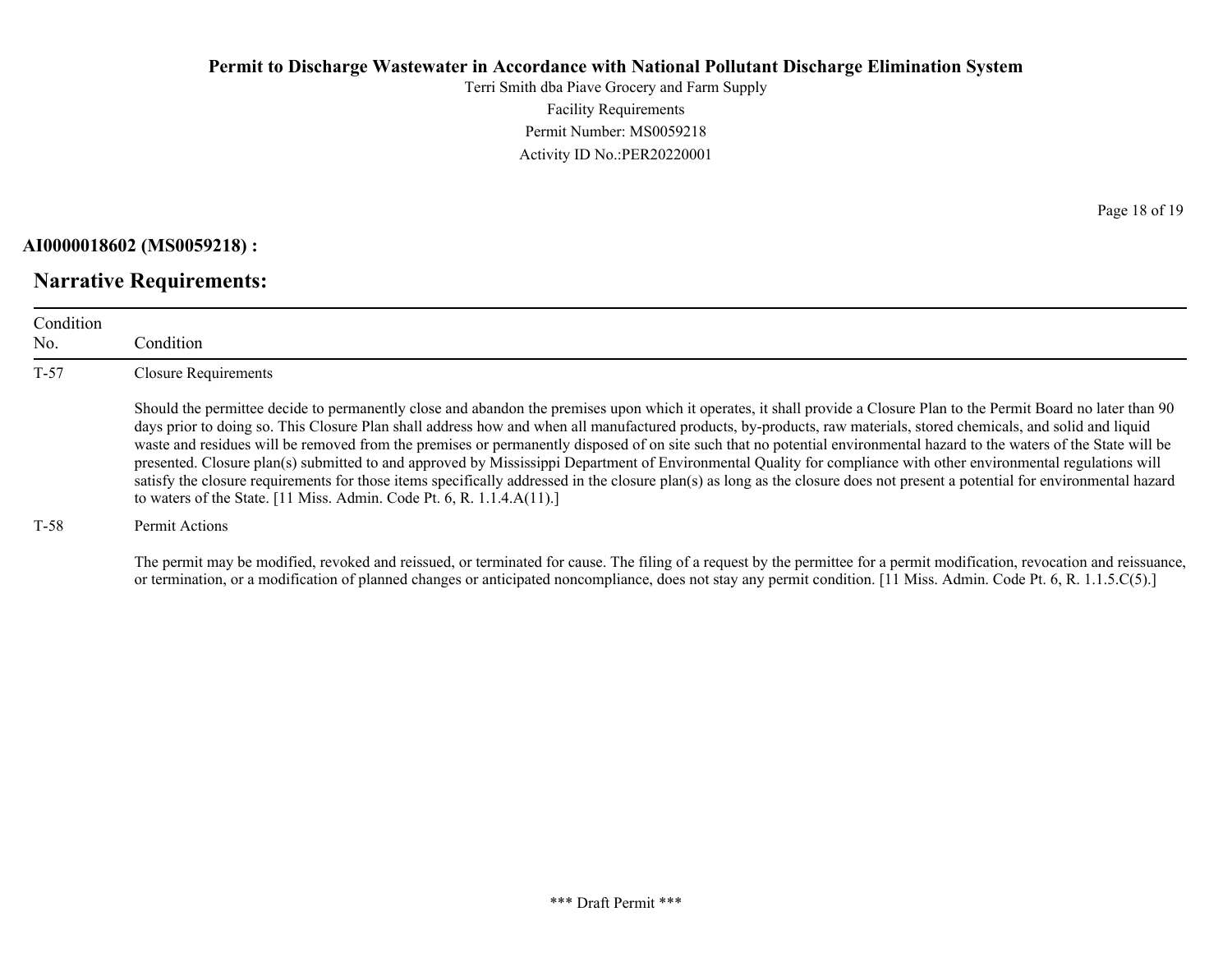Terri Smith dba Piave Grocery and Farm Supply Facility Requirements Permit Number: MS0059218 Activity ID No.:PER20220001

## **RPNT0000000001 (MS0059218-001) Outfall 001 (Domestic/ Car Wash Wastewater):**

## **Submittal/Action Requirements:**

| Condition<br>No. | condition.                                                                                                                                                                            |
|------------------|---------------------------------------------------------------------------------------------------------------------------------------------------------------------------------------|
| $S-1$            | The Permittee shall submit analytical results on an annual Discharge Monitoring Report (DMR): Due annually by the 28th of January. [11 Miss. Admin. Code Pt. 6, R.<br>1.1.4.A(15)(c). |

Page 19 of 19